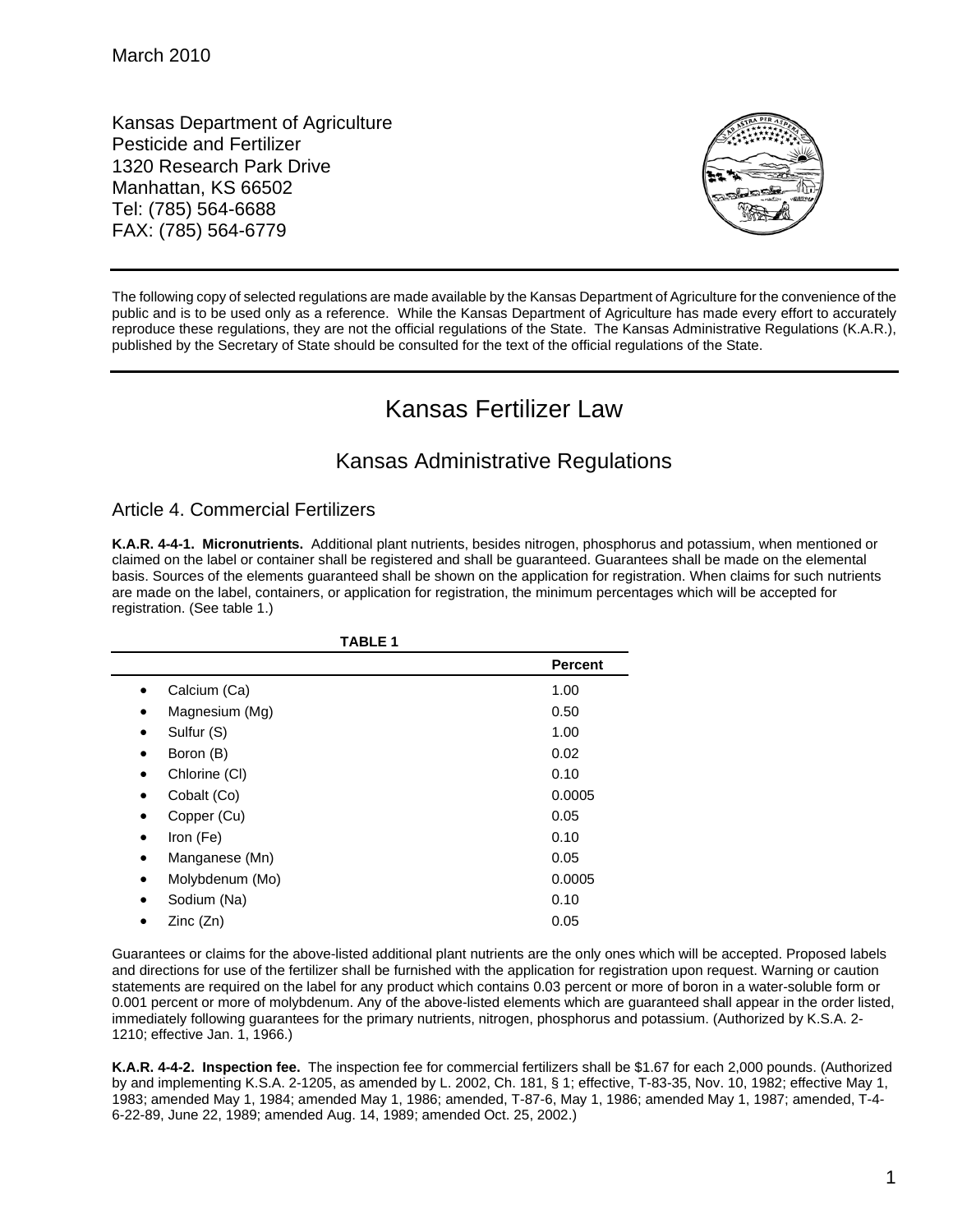**K.A.R. 4-4-900. Definitions.** (a) "Alternative design" means any process or technique for either primary or secondary containment that has been approved by the secretary in accordance with K.A.R. 4-4-956.

(b) "Application equipment" means any equipment used to apply fertilizer to land.

(c) "Appurtenance" means any device used in connection with a bulk fertilizer storage container or bulk fertilizer secondary containment area, structure, or device, including any safety device, liquid-level gauging device, auger, pump, valve, pipe, hose, fitting, and measuring or dispensing device.

(d) "Berm" means a dike, wall, or embankment used to contain liquid fertilizer.

(e) "Bladder tank" means any liquid fertilizer storage system consisting of the following:

(1) An external tank capable of holding the bladder tank's maximum volume without leakage;

(2) an internal, liquid-tight bladder that obtains its structural support from the external tank and is capable of holding the bladder tank's maximum volume without leakage; and

(3) a permanent cover to prevent the entry of precipitation.

(f) "Blending" means combining fertilizers or fertilizer ingredients to the customer's specifications.

(g) "Bulk fertilizer" means any fertilizer, whether dry or liquid, that is stored in quantities specified in K.A.R. 4-4-900 through K.A.R. 4-4-986.

(h) "Bulk fertilizer storage container" means any receptacle or device in which a bulk fertilizer is stored.

(i) "Bulk fertilizer storage facility" and "facility" mean any warehouse or other area where a bulk fertilizer, either in bulk or bagged, is held for storage. These terms shall include any facility in which fertilizer is mixed, blended, loaded, or unloaded. Each bulk fertilizer storage facility located within 300 feet of another facility owned or operated by the same person shall be considered the same facility for the purpose of determining the number of consecutive days in storage and determining whether the facility is exempt from the requirements of K.A.R. 4-4-900 through K.A.R. 4-4-986.

(j) "Chemically compatible" means that the material will not react adversely with the bulk fertilizer that is being or will be stored, loaded, unloaded, mixed, blended, or otherwise handled.

(k) "Discharge" means any spill, leak, deposit, pumping, dumping, or emptying, whether accidental or intentional, that results in the release of a fertilizer. This term shall not include the lawful transferring, loading, unloading, repackaging, refilling, distributing, using, or disposing of a fertilizer, and the normal washing and rinsing activities on loading areas.

(l) "Dry fertilizer" means any fertilizer that is in solid form before any end-use application or mixing or blending for end-use application. This term shall include formulations including dusts, powders, and granules.

(m) "Elephant ring" means an open-top storage container that serves as a secondary containment vessel into which a smaller primary storage container has been placed.

(n) "Empty storage container" means a bulk fertilizer storage container that has a liquid volume of less than one percent of the container capacity.

(o) "End-use application" means the application of fertilizer to soil or plants in the course of normal agricultural or horticultural practice.

(p) "Existing facility" means any facility already built and either in operation or capable of being in operation on the effective date of these regulations.

(q) "Fertilizer products" means any substance, including rinsates, that contains elements or compounds used to promote the growth of agricultural or horticultural plants.

(r) "Floodplain" means the lowlands and relatively flat areas adjoining inland waters, including flood-prone areas that are inundated by floods and that have a one percent or greater chance of recurring flooding in any given year.

(s) "Flood-proof facility" means a facility that has been constructed and maintained to withstand waters from a 100-year flood event and prevent floodwater from contacting the fertilizer.

(t) "Gallon" means the United States standard measure of one gallon.

(u) "Inspection port" means a secured opening that allows access into the interior of a bulk fertilizer storage container for the purpose of inspection.

(v) "Liquid fertilizer" means any bulk fertilizer in liquid form before dilution for end-use application. This term shall include solutions, emulsions, suspensions, slurries, and gels. This term shall not include anhydrous ammonia.

(w) "Loading pad" means a permanent or portable structure in the operational area designed and constructed to intercept and contain spills, rinse water, and precipitation to prevent runoff and the leaching of fertilizer.

(x) "Low-volume pass-through" means the tonnage of fertilizer transferred away from the facility, during any consecutive 365-day period, below which an operational area shall not be required.

(y) "Mixing" means the combining of fertilizers or fertilizer ingredients into a fertilizer product for resale to nonspecific customers.

(z) "Mobile storage container" means a bulk fertilizer storage container that is used for transportation or temporary storage of bulk fertilizer.

(aa) "Modification" means any change in structures, processes, or activities at a bulk fertilizer storage facility that alters the efficacy of containment structures or systems, including changes in capacity. Modification to an existing facility shall void any applicable exemption as specified in this article. "Modified" shall describe a fertilizer facility that has any modifications, as defined in this subsection.

(bb) "Operational area" means any area at the fertilizer facility where fertilizers are mixed, loaded, unloaded, or blended, or where fertilizers are washed from application, storage, or transportation equipment.

(cc) "Permanent cessation of operations" means that, for at least 12 consecutive months, the facility has not been used to load, unload, mix, or blend any fertilizers.

(dd) "Plot plan" means a map or diagram showing the general layout of the facility.

(ee) "Primary containment" means the bulk fertilizer storage container that is in direct contact with the fertilizer being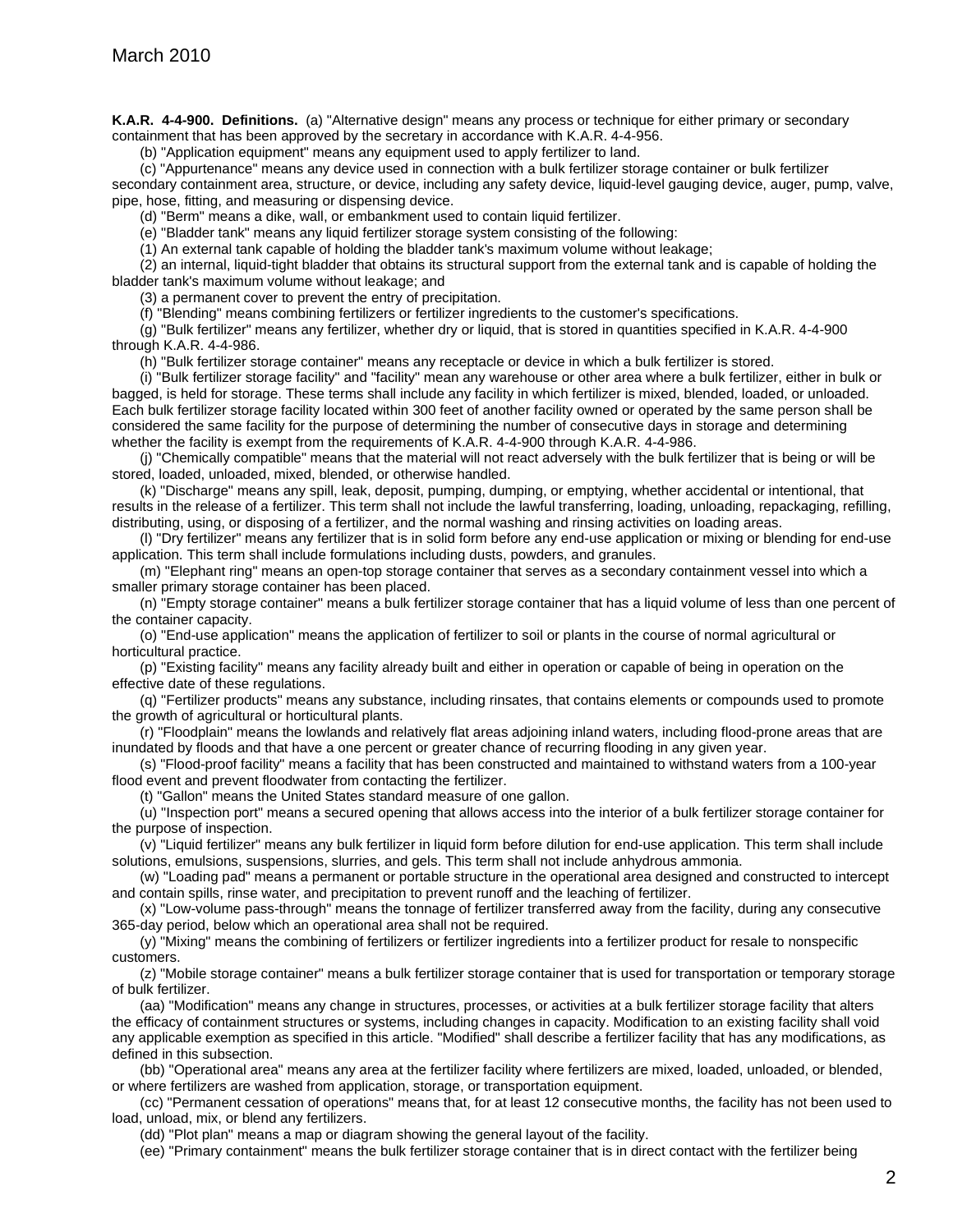stored.

(ff) "Process flow diagram" means a schematic design showing the movement of fertilizer through the facility.

(gg) "Reasonably foreseeable" means what the secretary determines would have been foreseeable at the time the decision affecting the facility or its condition was made. This term shall include consideration of the facility owner's or operator's knowledge of conditions at the time the condition was created or the decision was made.

(hh) "Secondary containment" means any structure, tank, liner, or container that is designed, constructed, and maintained to perform the following:

(1) Intercept, hold, contain, or confine a discharge of fertilizer from primary containment;

(2) prevent runoff; and

(3) avoid leaching.

(ii) "Secretary" means the secretary of the Kansas department of agriculture or the secretary's authorized representative.

(jj) "Sump" means a recessed reservoir designed to be a receptacle for the collection of liquids.

(kk) "Temporary storage" means the storage of bulk fertilizer for no more than 60 consecutive days.

(ll) "Tip tank" means any tank or combination of tanks that is built on a frame having wheels and that is designed solely for the temporary storage of liquid fertilizer before its transfer to application equipment and not for the transportation of liquid fertilizer.

(mm) "Ton" means 2,000 pounds.

(nn) "Wastewater" means any water that is a result of precipitation collected in the facility or rinsates from cleaning the equipment or facility. (Authorized by and implementing K.S.A. 2-1227; effective Jan. 14, 1991; amended Jan. 25, 1993; amended, T-4-7-1-94, July 1, 1994; amended Aug. 22, 1994; amended July 18, 2003.)

**K.A.R. 4-4-901. Storage containers and appurtenances; basic requirements.** (a) Each storage container and appurtenance shall be constructed, installed and maintained to prevent the discharge of fluid fertilizer.

(b) Each storage container and appurtenance shall be constructed of materials which are resistant to corrosion, puncture or cracking.

(c) All materials used in the construction or repair of any storage container or appurtenance shall not be of a type which react either chemically or electrolytically with stored fluid fertilizer and which might weaken the storage container or appurtenance, or create a risk of discharge.

(d) All metals used for valves, fittings and repairs shall be compatible with the metals used in the construction of the storage container or appurtenance, so that the combination of metals does not cause or increase any corrosion which might weaken the storage container or any appurtenance, or create a risk of discharge.

(e) Each storage container and appurtenance shall be designed to handle all operating stresses, taking into account static-head, pressure buildup from pumps and compressors, and any other mechanical stresses to which the storage container and appurtenance may be subject in the foreseeable course of operations.

(f) Every storage container connection shall be equipped with a shut-off valve located on the storage container as indicated by standard engineering practice except for any safety relief connection. Shut-off valves shall be left closed and secured except during periods of use. (Authorized by and implementing K.S.A. 1989 Supp. 2-1277; effective Jan. 14, 1991.)

**K.A.R. 4-4-902. Prohibition against underground storage.** (a) From and after the effective date of this regulation, no person shall construct new storage containers for underground storage of fluid fertilizer. This prohibition does not apply to:

(1) a watertight catch basin used for the temporary collection of runoff or rinsate from transfer and loading areas; or

(2) storage in a stainless steel storage container, or other approved storage container, if:

(A) the storage container is enclosed within an approved liner as required by K.A.R. 4-4-933; and

(B) an approved program of ground water monitoring has been established to detect leakage.

(b) From and after the effective date of this regulation, wherever an underground storage container for the storage of bulk fertilizer already exists, a leak detection and liquid recovery system shall be installed within the time prescribed by K.A.R. 4-4- 952.

(c) The liquid recovery portion of the system shall be located under the lowest area of the storage container and shall contain:

(1) a moisture barrier located below the storage container extending at least to the storage container's edges and draining into a collection sump;

(2) a collection sump equipped with a liquid activated pump to transfer collected liquid to another storage container located on or above ground level; and

(3) an alarm system which is activated whenever the pump is activated and which remains activated until manually reset.

(d) For purposes of this regulation, the term "underground storage container" includes every storage container having more than 10% of its capacity, including the capacity of any piping, located below the soil surface.

(e) From and after January 1, 1994, no fertilizer shall be stored in an underground storage container. (Authorized by and implementing K.S.A. 1989 Supp. 2-1227; effective Jan. 14, 1991.)

**K.A.R. 4-4-903. Prohibited materials.** (a) Storage containers, elephant rings, and appurtenances shall not be constructed of copper, brass, zinc, or copper-base alloys unless recommended in writing by the manufacturer.

(b) Storage containers, elephant rings, and appurtenances used for the storage of fluid fertilizers containing phosphates or chlorides shall not be constructed of aluminum or aluminum alloys unless recommended in writing by the manufacturer.

(c) Storage containers, elephant rings, and appurtenances used for the storage of fertilizers or fluid fertilizer materials which have a pH of five or less shall not be constructed of ferrous materials other than stainless steel unless the ferrous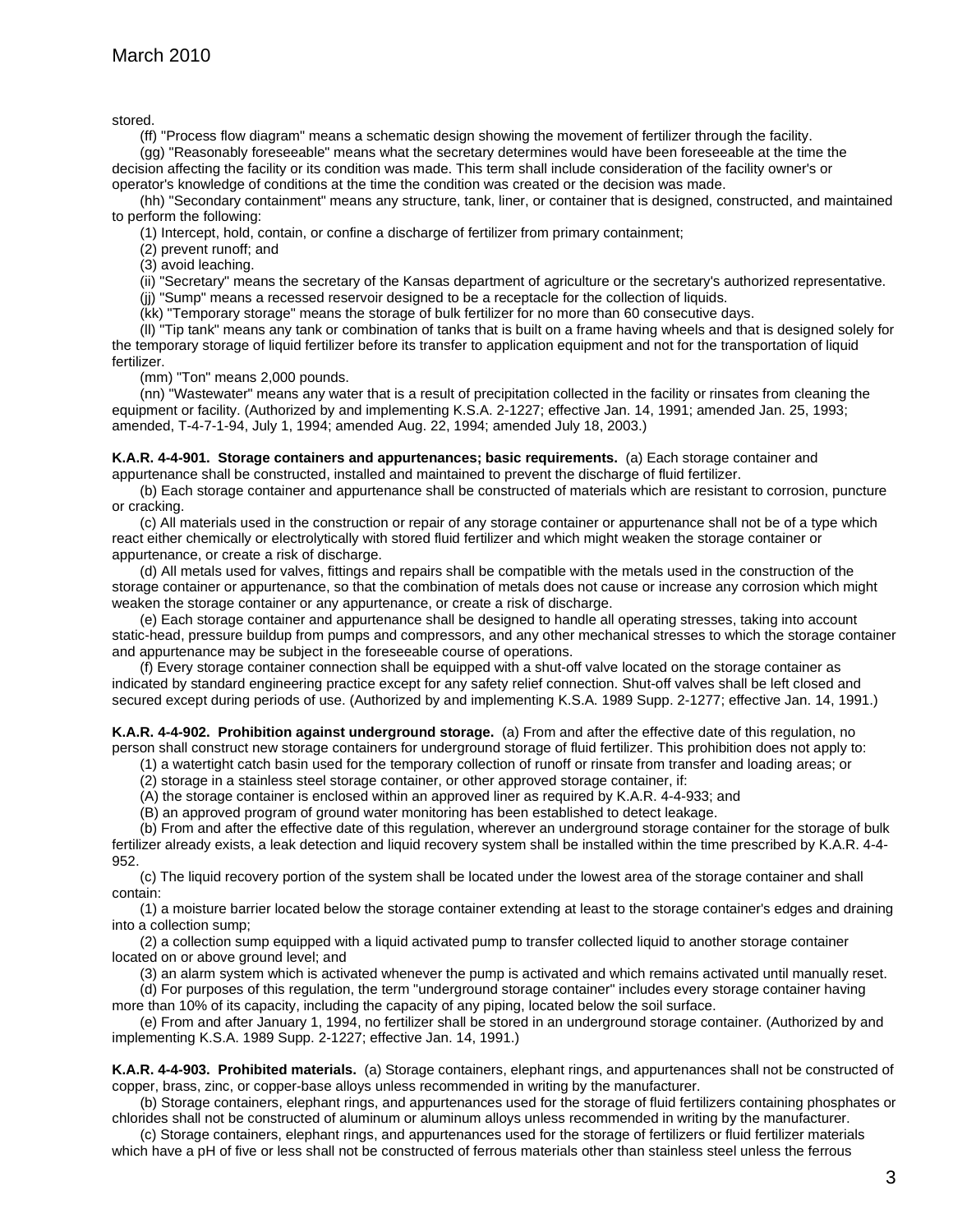materials have been coated or treated with protective substances adequate to prevent corrosion caused by the substance being stored or unless recommended in writing by the manufacturer.

(d) Storage containers, elephant rings, and appurtenances used for the storage of aqueous solutions of anhydrous ammonia shall not be constructed of galvanized brass or bronze materials and shall not be constructed of mild steel, stainless steel, aluminum, fiberglass, polyolefins or plastic unless recommended by the manufacturer.

(e) Storage containers, elephant rings, and appurtenances used for the storage of phosphoric acid shall not be constructed of ferrous materials other than stainless steel unless the container is lined with a suitable substance to prevent corrosion caused by the substance being stored unless recommended in writing by the manufacturer.

(f) Storage containers, elephant rings, and appurtenances used for the storage of fluid fertilizers containing potassium chloride shall not be constructed of ferrous materials other than stainless steel or mild steel, unless:

(1) the container and appurtenances have been coated or treated with protective substances which are adequate to prevent corrosion resulting from the material being stored; or

(2) unless storage of fluid fertilizers containing potassium chloride in storage containers constructed of ferrous materials other than stainless steel or mild steel has been recommended in writing by the manufacturer of the container; and

(3) the container or appurtenance is used for storage periods of not more than a total of 90 calendar days within any period of 365 consecutive days. In such instances, the storage container shall be completely emptied between storage periods; or

(4) the empty container and appurtenances are cleaned and inspected for leaks prior to being refilled. (Authorized by and implementing K.S.A. 1989 Supp. 2-1227; effective Jan. 14, 1991.)

**K.A.R. 4-4-904. Grounding and anchoring storage containers.** Storage containers shall be anchored, as necessary, to prevent flotation or instability which might occur as a result of liquid accumulations within a secondary containment facility constructed in accordance with K.A.R. 4-4-900 et seq. Metal storage containers shall be grounded when necessary to prevent corrosion or other damage which may be caused by electrolytic reaction with the material being stored. (Authorized by and implementing K.S.A. 1989 Supp. 2-1227; effective Jan. 14, 1991.)

**K.A.R. 4-4-905. Security.** (a) All storage containers and appurtenances shall be either locked, located within a fenced enclosure or otherwise adequately secured to provide reasonable protection against vandalism or unauthorized access which might result in a discharge of fertilizer or fertilizer materials.

(b) Valves on storage containers shall be locked or otherwise secured except when persons responsible for facility security are present at the facility.

(c) Valves on nurse tanks and other mobile fertilizer containers parked overnight at a storage facility shall be adequately secured, locked or located within a fenced enclosure except when persons responsible for facility security are present at the facility.

(d) Valves on empty containers need not be secured. (Authorized by and implementing K.S.A. 1989 Supp. 2-1227; effective Jan. 14, 1991.)

**K.A.R. 4-4-906. Filling storage containers.** Storage containers shall not be filled beyond the capacity for which they are designed taking into account the density of the fluid being stored and the thermal expansion of the stored material during storage. (Authorized by and implementing K.S.A. 1989 Supp. 2-1227; effective Jan. 14, 1991.)

**K.A.R. 4-4-907. Pipes and fittings.** Pipes and fittings shall be adequately supported to prevent sagging and possible breakage due to gravity and other forces which might be encountered in the ordinary course of operations. (Authorized by and implementing K.S.A. 1989 Supp. 2-1227; effective Jan. 14, 1991.)

**K.A.R. 4-4-908. Liquid-level-gauging device**. (a) Except as provided in paragraph (b) of this regulation, each storage container shall be equipped with a liquid-level-gauging device by which the level of fluid in the storage container can be readily and reliably measured.

(b) A liquid-level-gauging device shall not be required if the level of fluid in a storage container can be readily and reliably measured by other means approved by the secretary.

(c) Liquid-level-gauging devices shall be locked or secured, in a safe manner, to protect against breakage or vandalism which could result in a discharge.

(d) External sight gauges shall be prohibited unless:

(1) the gauge has a positive shut-off valve constructed from stainless steel;

(2) all pipes or other plumbing components which connect the shut-off valve to the storage container shall be constructed from stainless steel;

(3) the sight gauge's shut-off valve remains closed except when the amount of material stored in the storage container is being determined; and

(4) the shut-off valve is located on the storage container in a location which is readily accessible and which conforms to the storage container manufacturer's specifications. (Authorized by and implementing K.S.A. 1989 Supp. 2-1227; effective Jan. 14, 1991.)

**K.A.R. 4-4-909. Labeling of storage containers.** (a) Each storage container or building in which fertilizer or fertilizer materials are stored shall be clearly marked with a description of the contents.

(b) In lieu of marking the building or storage container, a sign containing a written description of the fertilizer or fertilizer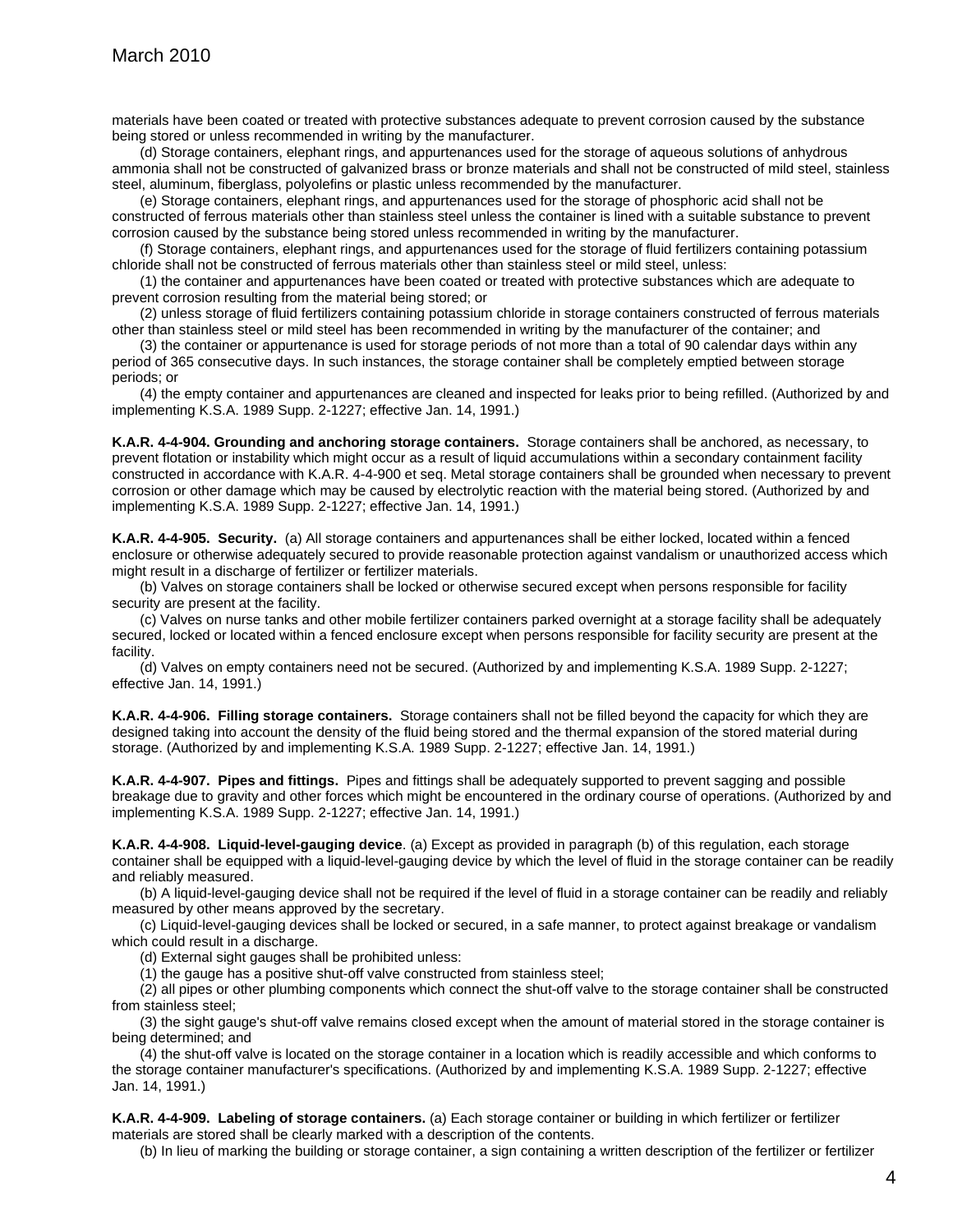materials being stored may be posted outside the container.

(c) All descriptions shall be made in letters at least two inches high. (Authorized by and implementing K.S.A. 1989 Supp. 2-1227; effective Jan. 14, 1991.)

#### **K.A.R. 4-4-910. Inspection and maintenance.** (a) On a regularly scheduled basis, at least monthly, the operator of a storage facility shall:

(1) routinely inspect and maintain storage facilities, storage containers and appurtenances to minimize the risk of a discharge;

(2) inspect valves and other appurtenances for leakage; and

(3) make a written record of all inspections and major maintenance or repair on the day of the inspection, maintenance or repair.

(b) Inspection and maintenance records shall be kept at the storage site, or at the nearest local office from which the storage site is administered.

(c) For the purposes of this regulation, major maintenance or repair means any repair or maintenance which requires taking the pump appurtenance or storage container affected out of service. (Authorized by and implementing K.S.A. 1989 Supp. 2-1227; effective Jan. 14, 1991.)

#### **K.A.R. 4-4-911. Operational area containment for fertilizer.** (a) Loading pads.

(1) Each area or pad used for loading fluid bulk fertilizer into storage containers or for unloading fluid bulk fertilizer from storage containers into mobile containers shall be curbed and paved with asphalt, concrete or other similar material approved by the secretary or be otherwise adequately designed to contain and allow recovery of any discharged fertilizer materials resulting from loading or unloading fertilizer materials or rinsates resulting from the cleaning of fertilizer application equipment.

(2) Each area or pad shall be sufficient to hold the entire mobile container during loading or unloading. This pad shall be designed, constructed and maintained to handle all reasonably foreseeable loading conditions to which it is exposed. Cracks and seams shall be kept sealed.

(3) Each area or pad shall be designed to prevent accumulation and overflow resulting from precipitation.

(4) Any cleaning at the storage facility of equipment used to apply fertilizer or fertilizer materials shall be cleaned upon a loading pad or area described in subsections (1), (2) and (3) of this section.

(5) Each facility where 125 tons or more of liquid fertilizer or 25 tons or more of dry fertilizer are received into or transferred out of one or more storage containers located at the facility during any period of 365 consecutive days shall have at least one loading pad or area which complies with the provisions of this regulation.

(b) Catch basins.

(1) The curbed and paved surface of the loading pad or area shall form or drain into a liquid-tight catch basin. If the curbed and paved surface of the loading pad or area drains to a sump, the catch basin may include the sump and an aboveground container if a pump is installed which transfers the contents of the sump into the aboveground container.

(2) The curbed surface and catch basin shall be of adequate design and size to contain a combined total of 110% of the largest volume of fertilizer or fertilizer material to be loaded or unloaded or 5,500 gallons of fluid whichever is greater and a minimum of 2,000 gallons of discharged fluid.

(d) Protection of containers and appurtenances. Each storage container and appurtenance, including pipes, shall be protected against any reasonably foreseeable risk of damage by trucks and other moving vehicles engaged in the loading or unloading of bulk fertilizer.

(e) Exceptions.

(1) This regulation shall not apply to the unloading of fertilizer or fertilizer materials from a mobile container into an application device at the site where the fertilizer is to be applied.

(2) In lieu of the requirements of paragraphs (a) and (b) of this regulation, a portable pad or device which provides confinement and allows recovery of fertilizer leaks, spills or other discharged fertilizer and which has been approved by the secretary may be used during the loading and unloading of fertilizer from rail cars.

(3) This regulation shall not apply to the unloading of rail cars directly into a permanent riser or manifold system which has been approved by the secretary as part of storage facility which complies with the requirements of K.A.R. 4-4-900 et seq.

(4) This regulation shall not apply to any storage facility through which a volume of less than 125 tons of liquid fertilizer or less than 25 tons of dry fertilizer is sold or transferred in any period of 365 consecutive days.

(f) Inspection and maintenance.

(1) The operator of every storage facility shall routinely inspect and maintain loading pads and catch basins. These inspections shall be conducted on a regularly scheduled basis at least monthly.

(2) The operator of a storage facility shall make a written record of each inspection and each major maintenance or repair on the day of the inspection, maintenance or repair. Inspection and maintenance records shall be kept at the storage site or at the nearest local office from which the storage site and operational area is administered.

(3) For the purposes of this regulation, major maintenance or repair means any repair or maintenance which requires taking the pump appurtenance or storage container affected out of service. (Authorized by and implementing K.S.A. 1989 Supp. 2-1227; effective Jan. 14, 1991.)

**K.A.R. 4-4-912. Abandoned containers.** (a) Each storage container and other container used at a storage facility to hold fluid bulk fertilizer or fertilizer rinsate shall be deemed abandoned if:

(1) it has been out of service for more than six consecutive months because of a weakness or leak;

(2) or it has been out of service for any reason other than nonuse for more than two consecutive years.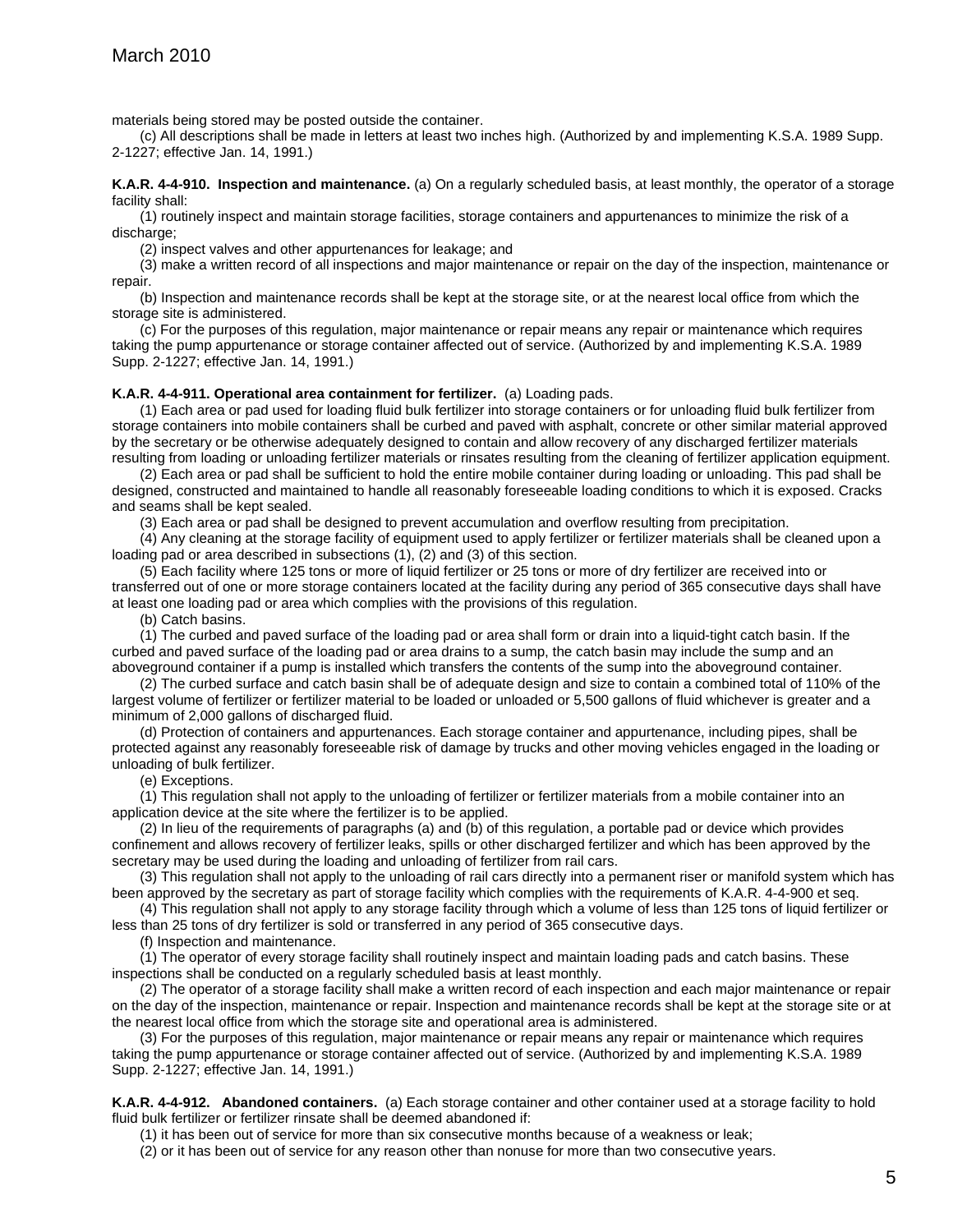(b) Each abandoned underground container, including each abandoned underground catch basin, shall be thoroughly cleaned and removed from the ground or filled with an inert solid. Each connection and vent in such a container shall be disconnected and sealed. A record of the catch basin size, location, and method of closing shall be maintained at the storage facility as provided in K.A.R. 4-4-921.

(c) Each abandoned aboveground container shall be thoroughly cleaned. All hatches on each such container shall be closed, and all valves or connections shall be closed and sealed.

(d) A secondary containment facility shall not be deemed abandoned merely because there have been no discharges into it.

(e) Prior to placing an abandoned container back into service, the container shall have been inspected for compliance with the provisions of K.A.R. 4-4-900 et seq.

(f) For each tank which will remain unused for a period of at least two years, the owner of a fertilizer storage facility shall notify the secretary of the date when the tank is taken out of service and the date it is returned to service.

(g) All records required to be kept pursuant to this regulation shall be made available to the secretary as specified in K.A.R. 4-4-921. (Authorized by and implementing K.S.A. 1989 Supp. 2-1227; effective Jan. 14, 1991.)

**K.A.R. 4-4-920. Storage and handling of dry bulk fertilizer.** (a) Dry fertilizer materials shall be stored and handled in a manner which prevents pollution of groundwater by minimizing losses of the dry fertilizer or dry fertilizer materials to the air, surface water, groundwater, or subsoil.

(b) Non-fluid fertilizer or fertilizer materials shall be stored inside a properly designed structure or device with a cover or roof top, sidewalls and base sufficient to prevent fertilizer contact with precipitation and surface waters. Floors and sidewalls shall be strong enough to support the weight of the fertilizer being stored.

(c) All loading, unloading, mixing and handling of dry fertilizer, unless performed in the field where applied, shall be done using a containment method, device, or structure, which is of a size and design that will contain the fertilizer and can be operated to minimize emission of dust, vapors or both beyond the facility boundaries. Any collected materials shall be applied to a field at agronomic fertilizer rates or be otherwise recycled with other fertilizer mixes.

(d) Handling or work areas where any dry fertilizer is stored, loaded, unloaded or handled shall be constructed of concrete, asphalt or other material that is sealed with a product approved by the secretary to maintain a permeability rate at least equivalent to that of concrete or asphalt.

(e) Conveyors and augers shall be equipped with dust control boots or socks.

(f) Roof and surface runoff water shall be diverted away from the fertilizer buildings or loading area by use of grading or other means of water diversion.

(g) Railside unloading areas shall have a large enough area, including the area between the rails, surfaced with concrete or asphalt to provide for sufficient clean-up of all spilled fertilizer materials. As an alternative, a portable device approved by the secretary may be used if the user demonstrates that all spilled materials can be controlled and contained by the device.

(h) All doors shall be locked when facility is not in use.

(i) Mixing and blending devices shall be covered with a suitable roof or otherwise be suitably designed and installed to prevent rain, sleet, snow or hail from coming into contact with the dry fertilizer.

(k) The name of the storage facility and the name and telephone number of individuals who may be contacted in case of emergency shall be posted on the storage facility using letters not less than two inches high.

(l) Buildings used to store dry fertilizer or fertilizer materials shall be marked with a general description of their contents.

(m) Handling or working areas where dry fertilizers are stored, loaded, unloaded or handled shall be cleaned daily after use. (Authorized by and implementing K.S.A. 1989 Supp. 2-1227; effective Jan. 14, 1991.)

**K.A.R. 4-4-921. Record keeping.** (a) Records required to be maintained. Each of the following records shall be prepared by the operator of the storage facility and kept at the storage facility affected, or at the nearest local office from which the storage facility is administered.

(1) A record shall be completed on the day of discovery of all discharges of either 1,000 pounds or more of dry fertilizer outside the handling or working area or 100 gallons or more of liquid fertilizer into the secondary containment structure or area or any other portion of the storage facility including:

(A) the date and time of discharge, if known;

(B) the type of fluid or dry bulk fertilizer discharged;

(C) the volume of the discharged fertilizer;

(D) the cause of the discharge:

(E) the action taken, if any, to control or recover the discharged fertilizer; and

(F) the method of use or disposal of any recovered discharge. Updates of this record shall be made promptly showing the measures taken to control, recover, use or dispose of the discharge.

(2) An inventory record shall be kept of each fertilizer product.

(3) Any difference between the volume of each fertilizer product as shown in the inventory and the volume as measured which exceeds one per cent for a liquid fertilizer product or two per cent for a dry fertilizer product shall be reported to the secretary within three working days.

(4) A semi-annual inventory reconciliation shall be made at the end of June and December each year which shows the amount of fluid and dry bulk fertilizer which has been lost or unaccounted for from each storage container.

(5) Any difference between the volume of each fertilizer product as shown in the inventory and the volume as shown in the preceding inventory reconciliation which exceeds one per cent of the current inventory for each liquid fertilizer product or two per cent of the current inventory for each dry fertilizer product shall be reported to the secretary within three working days.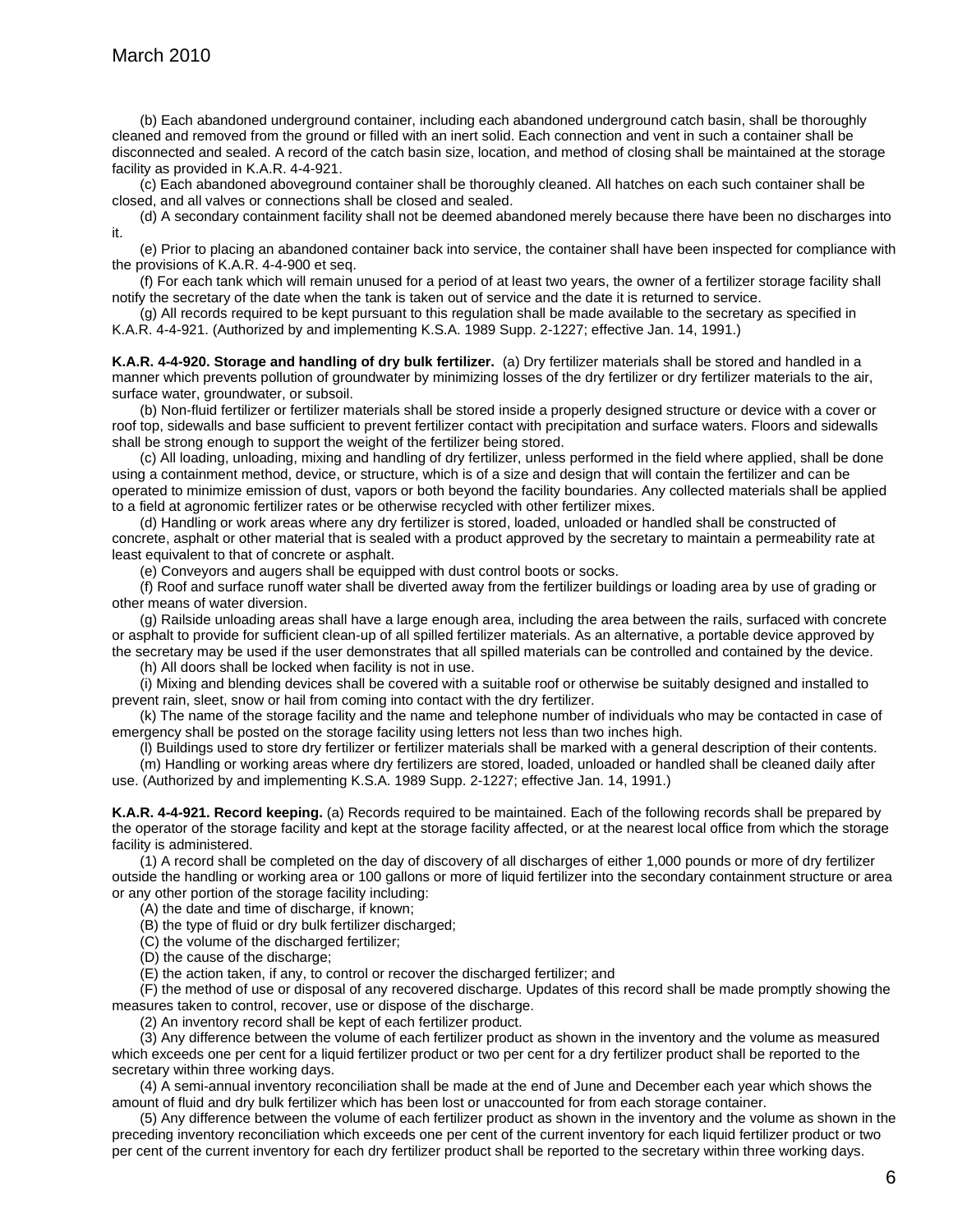(6) A record shall be kept of the dates storage containers, appurtenances, operational area containment facilities, and secondary containment facilities were inspected and what maintenance or repairs, if any, were made.

(7) A record shall be kept listing the size and location of each abandoned storage container, if any.

(b) Period required for maintenance of records.

(1) Except as provided in subparagraph (b)(2), the records required by paragraph (a) shall be maintained for at least 5 years.

(2) Records required under subparagraph (a)(7) of this regulation shall be maintained as permanent records.

(3) Except for records required by paragraph (a), all other records required by K.A.R. 4-4-900 et seq. shall be maintained for at least 3 years.

(c) All records shall be available for inspection and copying by the secretary. (Authorized by and implementing K.S.A. 1989 Supp. 2-1227; effective Jan. 14, 1991.)

**K.A.R. 4-4-922. Discharge response plan.** (a) The operator of each storage facility shall prepare a written discharge response plan for the storage facility. This plan shall include:

(1) the name and telephone number of each person or agency which is to be contacted in the event of a discharge, including any persons responsible for the stored fertilizer;

(2) a complete copy of the storage container labeling required by K.A.R. 4-4-909 for each bulk fertilizer stored and the labeling required under K.S.A. 2-1201 et seq. for each fertilizer stored;

(3) identification, by location, of each storage container and the type of bulk fertilizer stored in it;

(4) the procedures to be used in controlling and recovering, or otherwise responding to a discharge for each type of bulk fertilizer stored at the facility; and

(5) the procedures for using or disposing of a recovered discharge.

(b) The operator shall keep the discharge response plan current at all times and shall update it at least annually.

(c) A copy of the discharge response plan shall be kept readily available at both the storage facility and the nearest local office from which the storage facility is administered.

(d) The operator of the storage facility shall provide a current copy of the plan to the local fire and police departments and the secretary.

(e) As an alternative, any environmental response plan or other plan which has been prepared to meet the requirements of another law or regulation, either state or federal, which contains the information required by this regulation may be accepted by the secretary. (Authorized by and implementing K.S.A. 1989 Supp. 2-1227; effective Jan. 14, 1991.)

**K.A.R. 4-4-923. Existing storage tanks which have a capacity of 100,000 gallons or more.** (a) Liquid fertilizer storage containers with a capacity of 100,000 gallons or more shall be located within an approved secondary containment area designed to allow the containment and recovery of any discharged fertilizer material.

(b) Unless otherwise approved pursuant to K.A.R. 4-4-956, the surface supporting the storage container shall be elevated above the surrounding surface of the containment area so that the lowest point of the storage container shall be at least six inches above the surrounding surface of the containment area to permit visual identification of any leaks which may develop in the floor of the storage container.

(c) This regulation shall apply to all storage containers with a capacity of 100,000 gallons or more which were placed in service on or before January 13, 1991. (Authorized by and implementing K.S.A. 2-1227; effective Jan. 14, 1991; amended Jan. 25, 1993.)

**K.A.R. 4-4-924. Storage tanks which have a capacity of 100,000 gallons or more; new construction.** (a) This regulation shall apply to all storage containers with a capacity of 100,000 gallons or more which are constructed or placed in service on or after the effective date of this regulation.

(b) Liquid fertilizer storage containers with a capacity of 100,000 gallons or more shall be:

(1) located within an approved secondary containment area designed to allow the containment and recovery of any discharged fertilizer material; and

(2) placed on a surface which has been sealed with asphalt, concrete, attapulgite clay, sodium bentonite, or other material approved by the secretary.

(c) The bottom surface of the storage container shall be elevated above the surrounding surface of the containment area so that the lowest point of the storage container shall be at least six inches above the sealed surface to permit installation of a leak detection system.

(d) The leak detection system shall consist of:

- (1) three or more perforated pipes or tile which shall:
- (A) be placed on the sealed surface and below the storage container;
- (B) be placed parallel to each other on not more than 10 foot centers; and
- (C) extend to the outer edge of both sides of the tank; or
- (2) any other leak detection system approved by the secretary.

(e) Unless otherwise approved pursuant to K.A.R. 4-4-956, each storage container shall be located in a secondary containment area which has been designed to permit both visual and sampling access to the leak detection system described in paragraph (d) of this regulation. (Authorized by and implementing K.S.A. 2-1227; effective Jan. 14, 1991; amended Jan. 25, 1993.)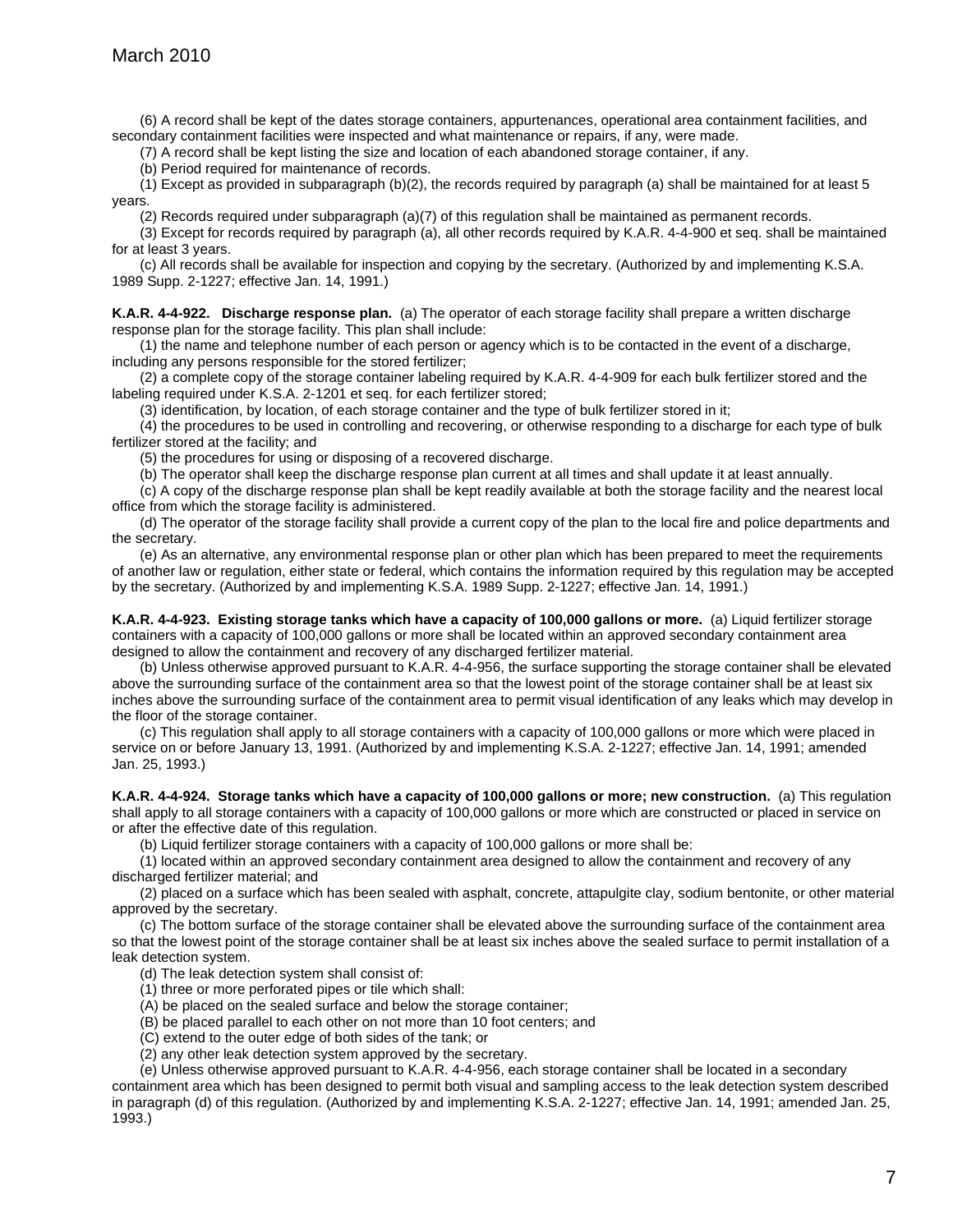**K.A.R. 4-4-931. Approved secondary containment of bulk fertilizer; general requirements.** (a) Primary containment of liquid bulk fertilizer shall be located within a secondary containment area. Diked areas shall be constructed with a base, perimeter wall and sloped floor drain, except as provided by K.A.R. 4-4-934.

(b) The diked secondary containment area for fluid bulk fertilizer shall be physically separated and distinct from any secondary containment area for pesticides or other nonfertilizer materials; however adjoining secondary containment areas may share common walls.

(c) The diked area for secondary containment of storage facilities shall be able to contain, below the height of the dike, at least 110% of the capacity of the largest storage container plus the volume displaced by all other storage containers, fixtures, and materials located within the diked area.

(d) All pumps used for handling liquid fertilizer shall be located within the secondary containment structure or area.

(e) Except where used as a method of monitoring a secondary containment system, drainage within or underlying the area to be diked shall be eliminated.

(f) This regulation shall apply to:

(1) each storage facility in existence on the effective date of this regulation which has a total storage capacity of 5,000 gallons or more;

(2) each storage facility in existence on the effective date of this regulation which has a total storage capacity of 2,000 gallons or more and less than 5,000 gallons where 125 tons or more of liquid fertilizer is received into or transferred out of one or more storage containers located at the storage facility during any period of 365 consecutive days; and

(3) each storage facility which was not in existence on the effective date of this regulation and which has a total storage capacity of 2,000 gallons or more. (Authorized by and implementing K.S.A. 2-1227; effective Jan. 14, 1991; amended Jan. 25, 1993.)

**K.A.R. 4-4-932. Secondary containment requirements; walls.** (a) The walls of each secondary containment facility shall be constructed of earth, steel, concrete, solid masonry or any other material approved by the secretary, and be designed to withstand a full hydrostatic head of any discharged fluid and weight load of material used in construction.

(b) All cracks, joints, and seams shall be sealed to prevent leakage.

(c) Walls constructed of earth or other permeable materials shall be lined as provided in K.A.R. 4-4-933.

(d) Earthen walls shall have a horizontal-to-vertical slope of at least three to one, unless a steeper slope is consistent with good engineering practice, and shall be packed and protected from erosion. An exterior slope of 30 degrees or less shall be protected with grass or crushed stone. Slopes greater than 30 degrees and all interior slopes shall be protected with flat road stone or a similar crushed stone material.

(e) Walls shall not exceed six feet in height above interior grade unless provisions are made for normal access, necessary emergency access to tanks, valves and other equipment, and safe exit from the secondary containment facility.

(f) Walls constructed of concrete or solid masonry shall rest upon a floating base of concrete prepared as required in K.A.R. 4-4-933 or upon suitable concrete footings which extend below the average frost depth to provide structural integrity. (Authorized by and implementing K.S.A. 2-1227; effective Jan. 14, 1991; amended Jan. 25, 1993.)

**K.A.R. 4-4-933. Secondary containment requirements; lining.** (a) General requirement. The base of a secondary containment facility, and any earthen walls of the facility shall be lined with asphalt, concrete, an approved synthetic liner, a clay soil liner or other product approved by the secretary, designed to limit permeability of the base and walls. Liners shall meet the requirements of this regulation.

(b) Asphalt or concrete liners. Asphalt or concrete liners shall be designed, according to good engineering practices, to withstand any foreseeable loading conditions, including a full hydrostatic head of discharged fluid and static loads of storage containers, including appurtenances, equipment, and contents. Cracks and seams shall be sealed to prevent leakage.

(c) Synthetic liners.

(1) All synthetic liners and installation plans shall be approved by the secretary. Until the manufacturer of the synthetic liner provides the secretary with a written confirmation of compatibility and a written estimate of the life of the liner, no approval shall be given.

(2) Synthetic liners shall not react either chemically or electrolytically with the materials being stored within the storage facility.

(3) Synthetic liners shall be installed according to manufacturer's specifications. All field constructed seams shall be tested and repaired, if necessary, in accordance with the manufacturer's recommendations.

(d) Clay soil liners. The surface soil, including the berm of an earthen dike and 10 feet beyond the berm, shall be sealed with a sealing agent such as sodium bentonite, attapulgite clay or a similar clay material approved by the secretary. The liner shall be constructed in accordance with reliable civil engineering recommendations to establish a barrier layer which will maintain a water level up to the working height of the containment structure for 72 hours, or a clay application which results in a downward water movement of not greater than one-half of an inch per 24 hour period. The floor of the containment area shall be protected with a layer of gravel, sand, earth or crushed stone at least six inches thick placed on top of the clay liner. (e) Exemptions.

(1) A liner need not be installed directly under a storage container with a capacity of 100,000 gallons or more that has been constructed on site and put into use prior to the effective date of this regulation if all of the following conditions are met:

(A) A second bottom made of steel or other material approved by the secretary is constructed for the storage container, placed over the original bottom, and topped with a layer of smooth, fine gravel or coarse sand at least six inches thick;

(B) the original bottom of the storage container is tested for leaks before the sand layer or second bottom, as described in (A) are installed; and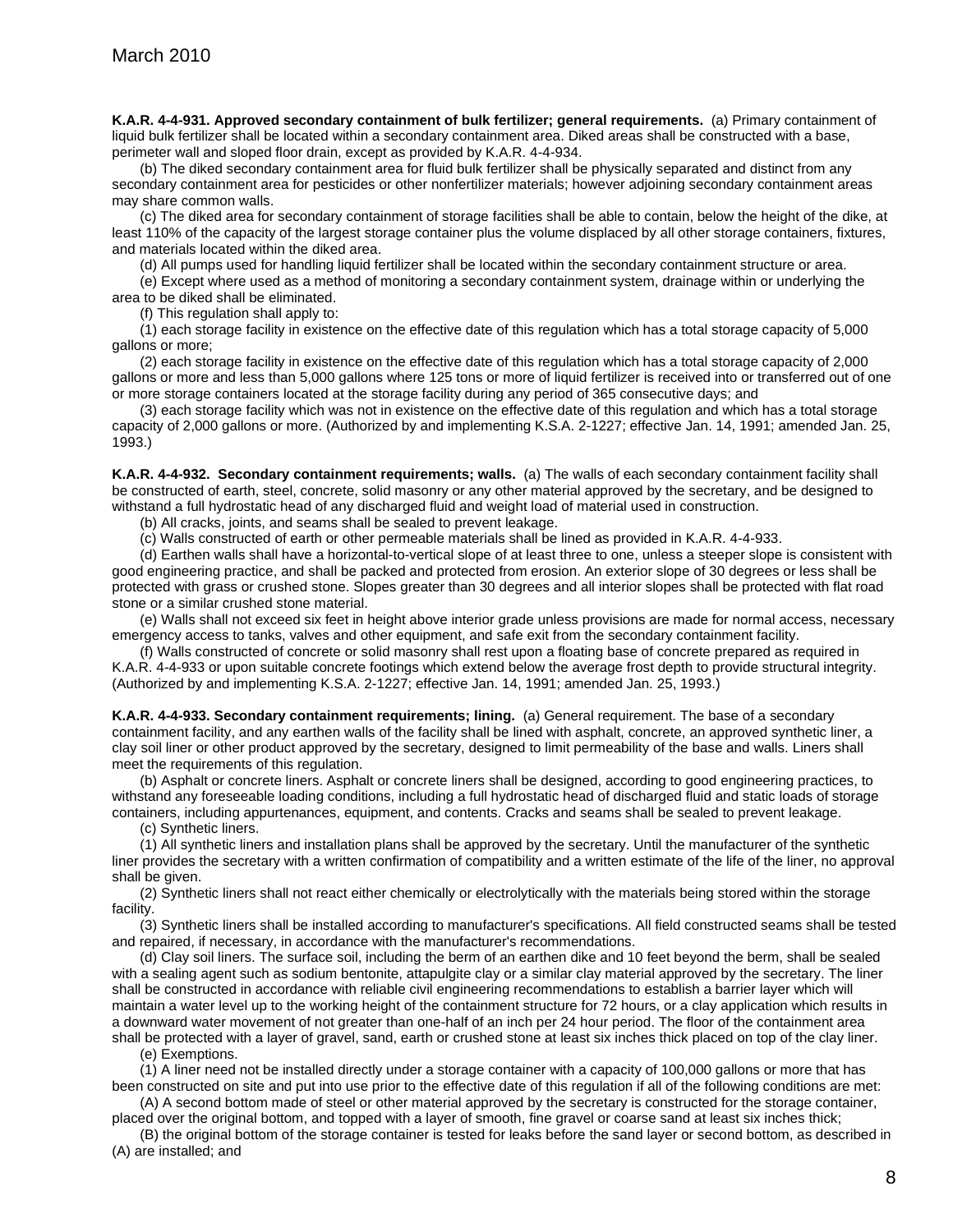(C) the newly constructed bottom is tested for leaks before any fluid fertilizer is stored in the storage container;

(D) records of the tests described in (B) and (C) are kept on file at the storage facility, or at the nearest local office from which the storage facility is administered; and

(E) a method to readily detect leaks from the newly constructed bottom into the sand layer is in place.

(2) The secondary containment requirements in this regulation shall not apply to rail cars which are periodically removed from the storage facility. (Authorized by and implementing K.S.A. 2-1227; effective Jan. 14, 1991; amended Jan. 25, 1993.)

**K.A.R. 4-4-934. Use of elephant rings for secondary containment.** (a) Individual storage containers may be contained within an elephant ring as an alternative to a diked containment area. The elephant ring shall serve as a second containing wall in the event that the primary storage container develops a leak. The elephant ring shall be designed and installed to withstand a full hydrostatic head from the fluid stored in the enclosed primary storage container and all other stresses reasonably foreseeable from secondary containment of stored fertilizer.

(b) Both the primary storage container and the elephant ring shall be fabricated of materials compatible with each other and which do not react either chemically or electrolytically the fertilizer being stored. Use of any combination of metals or other materials which contribute to chemical or electrolytic corrosion is prohibited.

(c) The height of the elephant ring wall shall not exceed six feet. The volume contained within the secondary storage walls up to the working height of the elephant ring shall be sufficient to contain a volume of 110% of the volume contained in the primary storage container plus the volume displaced by the footings of any equipment such as pumps, meter or other devices, placed within the secondary containment vessel.

(d) The elephant ring shall be free of leaks and structural defects. The base of the elephant ring shall be protected from corrosion, both from inside and outside, and underlain:

(1) by a concrete pad; or

(2) with eight inches of compacted gravel beneath four inches of compacted sand; or

(3) as recommended by the manufacturer of the elephant ring and approved by the secretary.

(e) All piping connections to the primary storage container shall be made over the wall of the elephant ring and adequately supported and braced. Pumps and other fixtures, if located within the elephant ring containment structure, shall be placed on an elevated platform.

(f) Accumulations of storm water and other material shall be pumped over the wall of the elephant ring by a sump pump within the secondary container, or by an exterior pump, and disposed of according to K.A.R. 4-4-935.

(g) Inspection and maintenance of the primary storage container and of the elephant ring shall be conducted as required by K.A.R. 4-4-920, and records of inspections and maintenance shall be made and maintained as required by K.A.R. 4-4-921. (Authorized by and implementing K.S.A. 2-1227; effective Jan. 14, 1991; amended Jan. 25, 1993.)

**K.A.R. 4-4-935. Drainage from contained areas within secondary containment.** (a) Earthen or prefabricated containment area. An earthen or prefabricated containment area shall not have a relief outlet and valve. The base shall slope to a collecting spot where storm water can be discharged by pump over the berm for use in the blending process or for proper disposal in accordance with local requirements for disposal of storm water.

(b) Asphalt or concrete lined areas.

(1) An asphalt or concrete lined area shall have a recessed catch drain running through the center of the base or a sump as provided for in K.A.R. 4-4-936.

(2) The catch drain shall be at least six inches deep and 12 inches wide with an open grate cover.

(3) The asphalt or concrete slab located beneath the catch drain shall be at least the same thickness below and to the

sides of the drain as the base is throughout the contained area and comply with K.A.R. 4-4-933.

(4) The asphalt or concrete base shall slope to the drain, and the drain shall slope to a discharge valve at the edge of the dike.

(5) The discharge valve shall be closed and secured except when used permitted by K.A.R. 4-4-905.

(6) The discharge valve shall drain to an underground concrete sump. A self-priming recovery pump shall be used to move all materials from the sump to alternate storage. The sump tank shall not be used as a permanent storage container. It shall be pumped periodically to remove any water, fertilizer material or both which it collects.

(7) Precipitation may be used for make-up water in fertilizer mixes or disposed of in accordance with local requirements if it is compatible with fertilizer materials being handled at the storage facility.

(c) Other areas.

(1) Earthen areas which are not lined with asphalt or concrete shall be lined with a synthetic liner approved by the secretary.

(2) Earthen areas lined with a synthetic liner shall be constructed as required in subsections (1) through (7) inclusive of section (b) of this regulation. (Authorized by and implementing K.S.A. 2-1227; effective Jan. 14, 1991; amended Jan. 25, 1993.)

**K.A.R. 4-4-936. Alternative to a recessed catch drain in containment areas**. A sump may be located within the diked or secondary containment area as an alternative to the recessed catch drain if:

(a) the sump construction conforms to the thickness specifications for the remainder of the containment base;

(b) the sump is drained over the wall of the containment structure by means of a pump;

(c) no valve is plumbed into the sump unless the sump has a permanent catchment system as described in K.A.R. 4-4- 911; and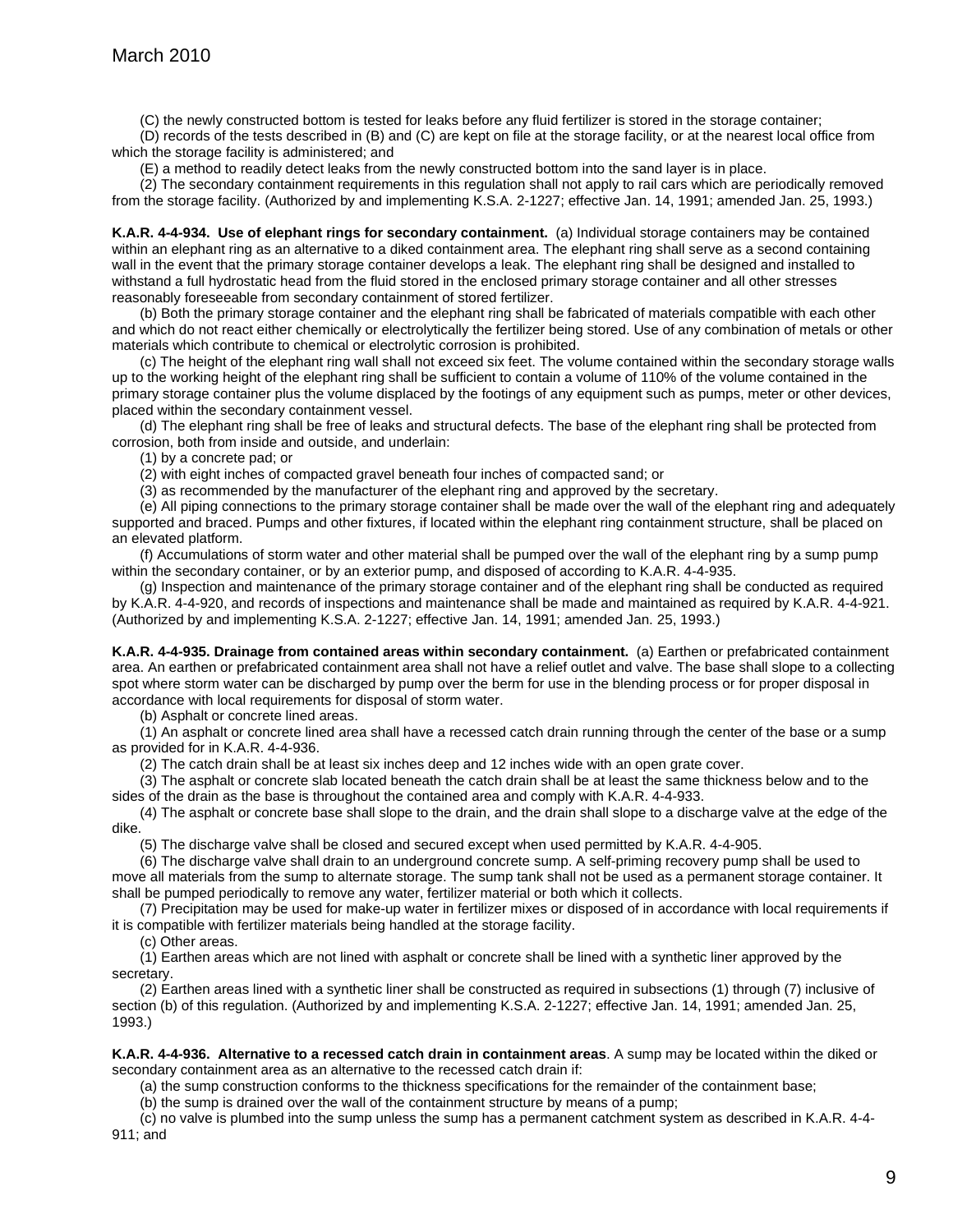(d) materials removed from the sump are disposed of in a manner consistent with K.A.R. 4-4-935. (Authorized by and implementing K.S.A. 1989 Supp. 2-1227; effective Jan. 14, 1991.)

**K.A.R. 4-4-937. Inspection and maintenance requirements; secondary containment.** (a) Every secondary containment area, structure or device shall be inspected by the operator of the storage facility at least every six months and be maintained as necessary to assure compliance with these regulations.

(b) The operator shall make a written record of all inspections and maintenance on the day of the inspection or maintenance which shall be kept at the storage facility or at the nearest local office from which the storage facility is administered.

(c) All secondary containment areas, structures and devices shall be kept free of debris and foreign matter. (Authorized by and implementing K.S.A. 1989 Supp. 2-1227; effective Jan. 14, 1991.)

**K.A.R. 4-4-950. Time frames for submission of initial diagram or plans.** (a) Within one year after the effective date of this regulation, the owner of each existing or proposed storage facility shall submit a diagram or plans of the storage facility containing the following information:

(1) the location and size of each storage container;

(2) the drainage pattern of the storage facility;

(3) any source of drinking water within the facility, if any;

(4) any source of ground or surface water within 1320 feet of the storage facility, if any;

(5) any tank or other container used for the storage of petroleum products within the storage facility, if any;

(6) the location of each pump, pipe or other appurtenance used in the storage or transfer of fertilizer within the storage facility, if any;

(7) the location of each pad used for the loading of bulk fertilizer, if any; and

(8) the location of the storage facility for the dry fertilizer, if any;

(9) the standards and specifications for the construction of the storage facility for dry fertilizer, if any;

(10) the size and location of each proposed secondary containment structure to be located within the storage facility to comply with the requirements of K.A.R. 4-4-900 et seq.;

(11) the size and location of each proposed loading pad or area to be located within the storage facility to comply with the requirements of K.A.R. 4-4-900 et seq.; and

(12) any other information required by the secretary.

(b) The diagram shall be drawn to an appropriate scale which permits all required information to be shown and be easily readable without magnification. (Authorized by and implementing K.S.A. 1989 Supp. 2-1227; effective Jan. 14, 1991.)

**K.A.R. 4-4-951. Requirements for plans and specifications.** (a) Whenever a storage facility is constructed or extensively remodeled or an existing structure is converted to use as a storage facility, properly prepared plans and specifications for the construction, remodeling or conversion shall be submitted by the owner of the storage facility to the secretary for review and approval before construction, remodeling or conversion is begun.

(b) The plans and specifications shall include the proposed layout, mechanical plans, construction materials, work areas, and type of equipment to be fixed and facilities which will be remodeled, converted or constructed.

(c) The plans shall also contain the information required by K.A.R. 4-4-950.

(d) Any person, after submitting the plans required by this regulation, shall be given a time period not exceeding six months by the secretary in which to resubmit the plans with any corrections or additions required by the secretary.

(e) Upon approval of the plans by the secretary, the owner of the fertilizer storage facility shall be given a time period in which to complete any changes, corrections or additional construction at the storage facility as contained in the approved plans. The time period shall not exceed two years for the construction of loading pads and shall not exceed three years for the construction or installation of dikes or secondary containment facilities. Time periods shall run from the date the plans are approved.

(f) The secretary may grant additional time for construction or installation of storage containers, structures, dikes, or other equipment for good cause upon receipt of a written request. Such request shall state the reason for the additional time and the amount of additional time needed. The request may be granted if the request was made in good faith and the circumstances underlying the request were beyond the control of applicant. (Authorized by and implementing K.S.A. 1989 Supp. 2-1227; effective Jan. 14, 1991.)

**K.A.R. 4-4-952. Time frames for construction; liquid fertilizer storage facilities.** (a) Within three years after approval of construction plans by the secretary, the owner of each storage facility shall complete construction or installation of secondary containment facilities required by K.A.R. 4-4-900 et seq.

(b) Within two years after approval of construction plans by the secretary, the owner of each storage facility shall complete construction or installation of loading and unloading pads required by K.A.R. 4-4-900 et seq.

(c) The secretary may grant additional time for construction or installation of storage containers, structures, dikes, or other equipment for good cause upon receipt of a written request. Such request shall state the reason for the additional time and the amount of additional time needed. The request may be granted if the request was made in good faith and the circumstances underlying the request were beyond the control of applicant. (Authorized by and implementing K.S.A. 1989 Supp. 2-1227; effective Jan. 14, 1991.)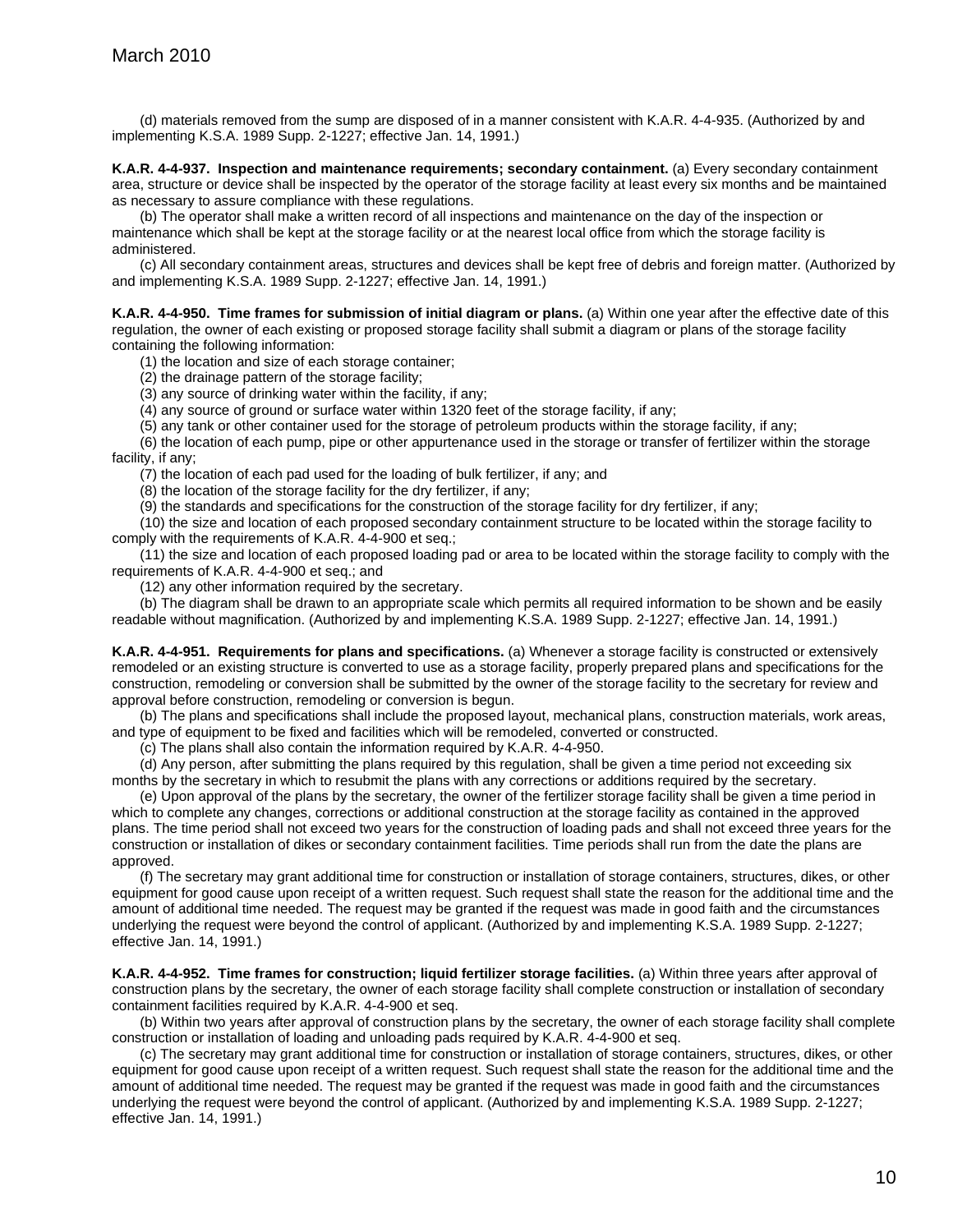**K.A.R. 4-4-953. Time frames for construction plans; dry fertilizer.** (a) Within three years after approval of construction plans by the secretary, the owner of each storage facility shall complete construction or installation of secondary containment facilities required by K.A.R. 4-4-900 et seq.

(b) Within two years after approval of construction plans by the secretary, the owner of each storage facility shall complete construction or installation of loading and unloading pads required by K.A.R. 4-4-900 et seq.

(c) The secretary may grant additional time for construction or installation of storage containers, structures, dikes, or other equipment for good cause upon receipt of a written request. Such request shall state the reason for the additional time and the amount of additional time needed. The request may be granted if the request was made in good faith and the circumstances underlying the request were beyond the control of applicant. (Authorized by and implementing K.S.A. 1989 Supp. 2-1227; effective Jan. 14, 1991.)

**K.A.R. 4-4-954. Fertilizer discharge report requirement.** Any discharge of either 1000 pounds or more of dry fertilizer outside the handling or working area or 100 gallons or more of liquid fertilizer into the secondary containment structure or area or any other portion of the storage facility shall be reported to the secretary within 48 hours. (Authorized by and implementing K.S.A. 1989 Supp. 2-1227; effective Jan. 14, 1991.)

**K.A.R. 4-4-956. Alternative designs for bulk fertilizer storage facility.** (a) A bulk fertilizer storage facility's alternative design that does not meet the requirements of K.A.R. 4-4-900 through K.A.R. 4-4-986 may be approved by the secretary. The applicant shall provide proof sufficient to the secretary that the alternative design meets or exceeds the applicable requirements of K.A.R. 4-4-900 through K.A.R. 4-4-986.

(b) Each application for approval of an alternative design shall include the following:

(1) The plans and specifications required by the applicable requirements of K.A.R. 4-4-900 through K.A.R. 4-4-986;

(2) data from the manufacturer or designer of the proposed bulk fertilizer storage facility documenting that the alternative design meets or exceeds the applicable requirements of K.A.R. 4-4-900 through K.A.R. 4-4-986;

(3) a description of the facility's system for the detection of leaks or other malfunctions that meets the applicable requirements of K.A.R. 4-4-900 through K.A.R. 4-4-986;

(4) a statement by a licensed professional engineer certifying that the design provides protection to the environment that meets or exceeds the applicable requirements of K.A.R. 4-4-900 through K.A.R. 4-4-986;

(5) the construction timelines; and

(6) any other relevant information regarding the safe handling of bulk fertilizers required by the secretary.

(c) Upon completion of construction and before using the bulk fertilizer storage facility, the owner or operator of the bulk fertilizer storage facility shall submit to the secretary a detailed record of construction and a statement certifying that the bulk fertilizer storage facility was constructed according to the approved application. (Authorized by and implementing K.S.A. 2- 1227; effective Jan. 25, 1993; amended July 18, 2003.)

**K.A.R. 4-4-982. Marking of mobile storage containers.** (a) Each owner or operator of any mobile storage container shall mark each mobile storage container with the following information on at least two opposing exterior surfaces of the container: (1) The word "fertilizer";

(2) the name and address of, and the emergency contact information for, the individual, corporation, association, or entity responsible for the mobile storage container; and

(3) the type of fertilizer in the mobile storage container.

(b) All information required by this regulation shall be marked in letters and numbers at least two inches high and in colors that sharply contrast with the color of the background. (Authorized by and implementing K.S.A. 2-1227; effective, T-4-7-1-94, July 1, 1994; effective Aug. 22, 1994; amended July 18, 2003.)

**K.A.R. 4-4-983. Mobile storage containers.** (a) Each mobile storage container or combination of mobile storage containers that has a combined storage capacity of 2,000 gallons or more and is used to store liquid fertilizer at the same location for more than 60 consecutive days of storage shall meet the applicable requirements of K.A.R. 4-4-900 through K.A.R. 4-4-986.

(b) The 60-day period specified in subsection (a) of this regulation shall begin when the liquid fertilizer is delivered to an empty mobile storage container or when the mobile storage container is moved to a separate location more than 300 feet from the previous location and in accordance with K.A.R. 4-4-900(i) and K.A.R. 4-4-901.

(c) Each seller that delivers liquid fertilizers to any mobile storage container shall make and, for a minimum of three years, maintain records of the following for each delivery:

(1) The date of the delivery;

(2) the name of the person making the delivery;

(3) the number of gallons delivered;

(4) the legal description, to the nearest 10-acre quarter of the section, of the mobile storage container location at the time of delivery;

(5) a description of the fertilizer transported;

(6) the approximate quantity of fertilizer in the mobile storage container before delivery;

(7) the name of the owner or user of the mobile storage container; and

(8) the name and address of the buyer, seller, and transporting company, if different from the seller.

(d) Each seller shall provide written receipts containing the information specified in subsection (c) of this regulation to the owner or operator of the mobile storage tank, who shall retain these records for a minimum of three years.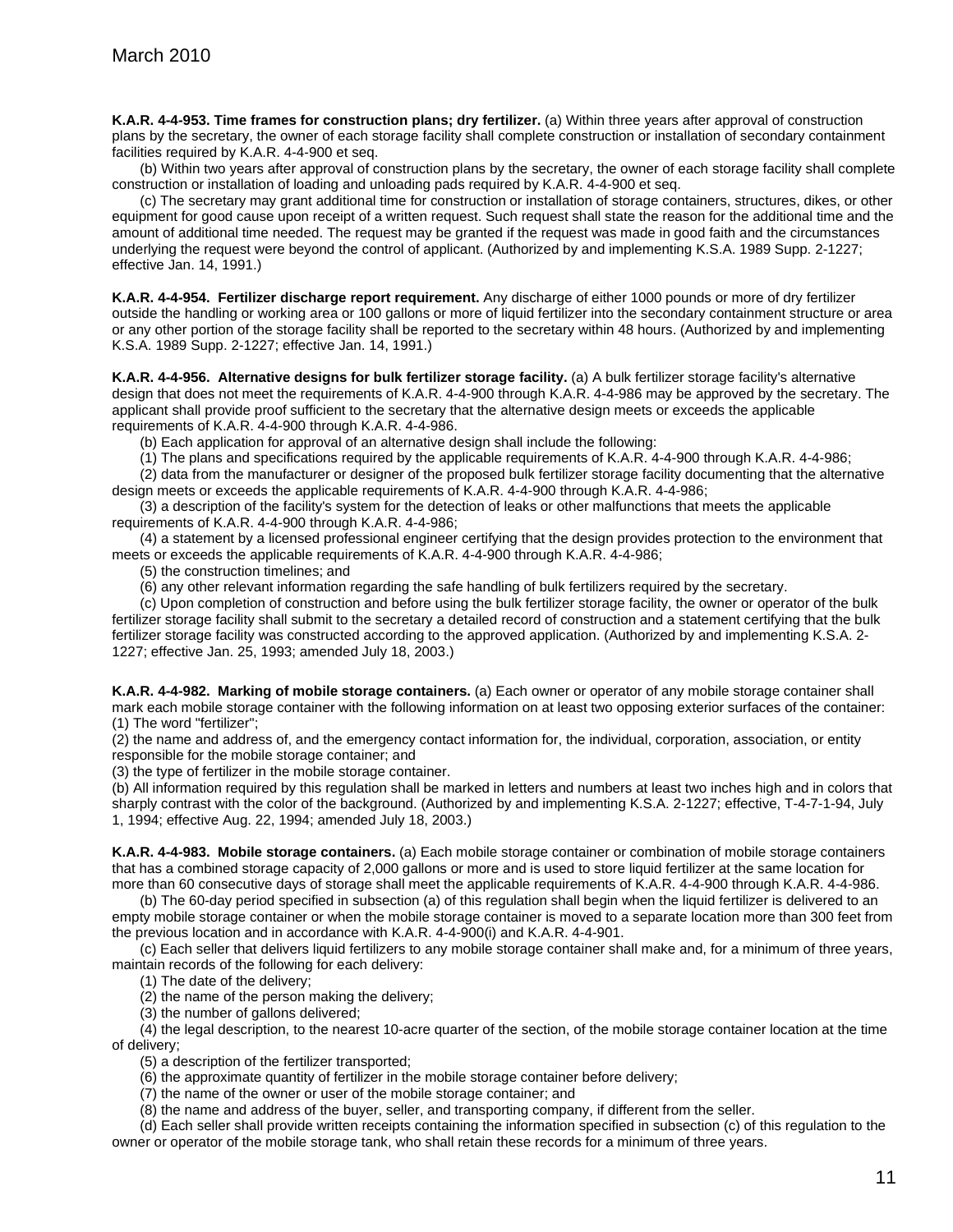(e) The records required by this regulation shall be made available to the secretary upon request. (Authorized by and implementing K.S.A. 2-1227; effective, T-4-7-1-94, July 1, 1994; effective Aug. 22, 1994; amended July 18, 2003.)

**4-4-984. Mobile containers**. Each mobile container used for the storage of liquid fertilizer shall meet the requirements of K.A.R. 4-4-901 and K.A.R. 4-4-903. (Authorized by and implementing K.S.A. 2-1227; effective, T-4-7-1-94, July 1, 1994; effective Aug. 22, 1994.)

**K.A.R. 4-4-985. Application for new or modified bulk fertilizer storage facilities.** (a) Before beginning construction, the owner or operator of each proposed new or modified bulk fertilizer storage facility shall submit to the secretary a complete application. The applicant shall provide proof sufficient to the secretary that the design will meet or exceed the applicable requirements contained in K.A.R. 4-4-900 through K.A.R. 4-4-986.

(b)(1) Each application shall be submitted on forms provided by the secretary. Each applicant shall complete and submit the application according to the directions on the forms. The applicant shall identify all confidential business information. Each application shall include the following:

(A) A location area map;

(B) a detailed plot plan of the facility;

(C) a water line backflow protection schematic diagram;

(D) detailed construction plans and specifications;

(E) a process flow diagram for the facility; and

(F) any additional relevant information regarding the safe handling of bulk fertilizers that the applicant or secretary deems necessary.

 $(2)(A)$  In addition to meeting the requirements listed in paragraph  $(b)(1)$  of this regulation, each application for a bladder tank shall also meet the requirements of K.A.R. 4-4-986.

(B) In addition to meeting the requirements listed in paragraph (b)(1) of this regulation, each application for an alternative design shall meet the requirements of K.A.R. 4-4-956.

(c) The application shall specify the physical location and the mailing address of the facility, if different from the address on the application.

(d) All construction plans and specifications for the facility submitted as part of the application shall be drawn to scale, be clearly and completely labeled, and be legible without magnification. The plans and specifications shall at a minimum contain the following:

(1) A plot plan or map of the property that shows all structures and the location of all wells, utility poles, and drainage systems on the site;

(2) the location of the facility relative to the floodplain;

(3) the approximate distance from, the direction to, and the identity of all lakes, streams, drainage ditches, and storm drains within 1,320 feet of the facility;

(4) the drainage pattern of the facility;

(5) the distance from and direction to all public and private water wells within the facility or within 1,320 feet of the facility;

(6) the location of all abandoned wells within 300 feet of the facility;

(7) the site soil characteristics;

(8) the depth to groundwater;

(9) the location of all utility service entrances and easements or rights-of-way within the facility;

(10) the construction plans for the secondary and operational area containment;

(11) the manufacturer's installation instructions, estimated life expectancy, and confirmation of compatibility with fertilizer material, if any synthetic liners, synthetic materials, or prefabricated basins are used in the containment structure; and

(12) the location of any tank or other container used for the storage of petroleum products within the storage facility, if any. (e) Each set of construction plans and specifications for a bulk fertilizer secondary containment structure shall, at a minimum, contain the following:

(1) The size and location of each proposed secondary containment structure;

(2) the size and location of all bulk fertilizer storage containers or bins, pumps, piping, and appurtenances;

(3) the size and location of all operational areas and load pads;

(4) the drainage pattern and sump location; and

(5) the calculated capacity of each containment structure in gallons or cubic feet.

(f) Elevation plans or maps shall be included with the application and shall show the location of all bulk fertilizer storage tanks and their horizontal, raised, or vertical positioning within the secondary containment and a tank schedule that provides all of the following information for each tank:

(1) The construction material;

(2) the capacity;

(3) the diameter or dimensions;

(4) the height; and

(5) the date of installation.

(g) Each construction or modification project shall conform with the plans and specifications identified in the approved application and required by this regulation.

(h) Upon completion of construction or modification and before use of the newly constructed or modified portion of the facility, the owner or operator shall provide the secretary with certification that all construction or modification was completed in accordance with this regulation.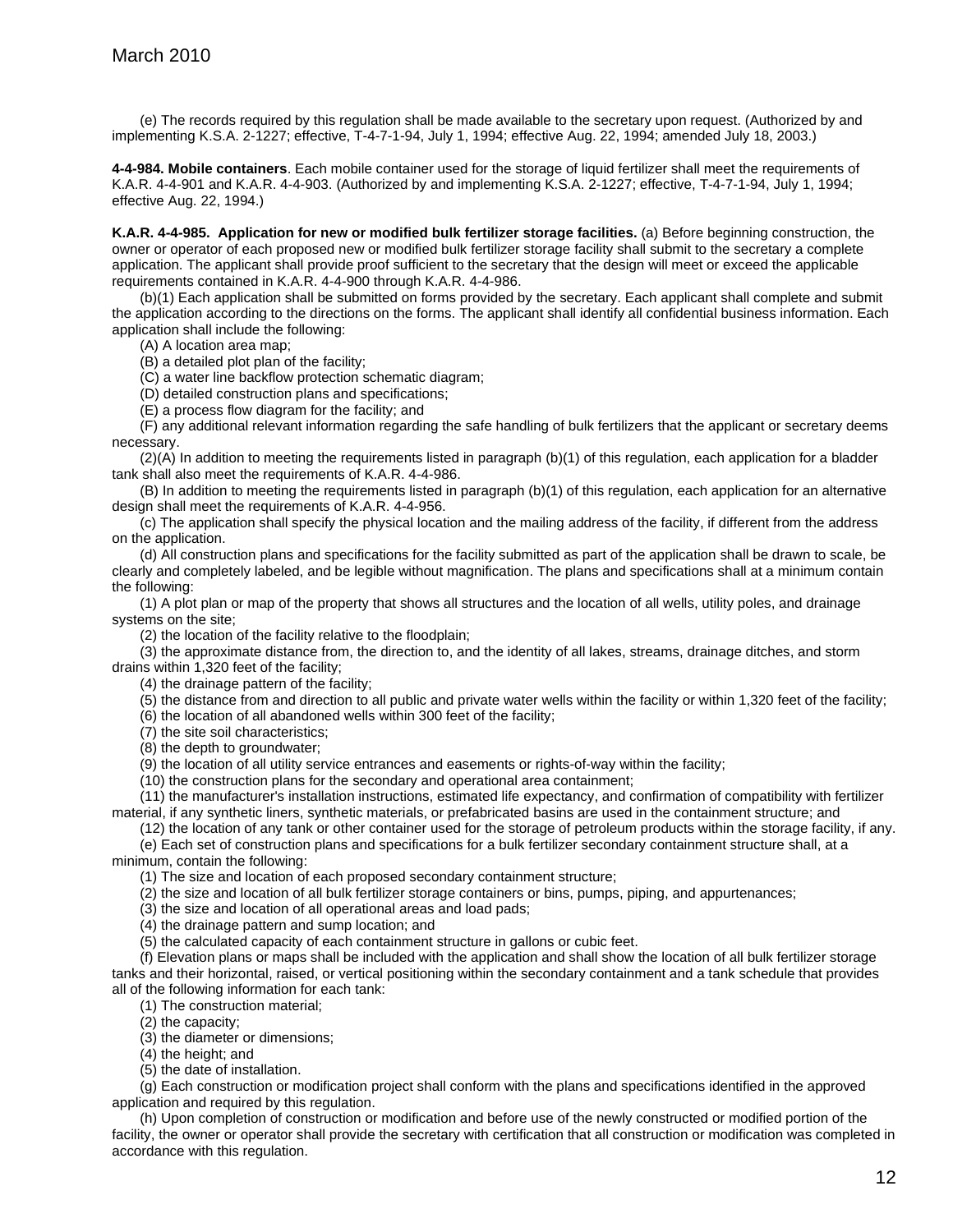(i) Sources outside of the Kansas department of agriculture may be utilized by the secretary for assistance in evaluating any alternative design application submitted. (Authorized by K.S.A. 2-1227; implementing K.S.A. 2-1228; effective July 18, 2003.)

**K.A.R. 4-4-986. Liquid bulk fertilizer bladder tank requirements.** (a) Each liquid bulk fertilizer bladder tank design shall be required to be approved by the secretary before use. Each applicant shall provide the information specified in this regulation to the secretary establishing that the bladder tank design meets or exceeds the applicable requirements of K.A.R. 4-4-900 through K.A.R. 4-4-986.

(b) Each application shall be submitted on one or more forms provided by the secretary. Each applicant shall complete these forms and submit the application in compliance with the directions on the forms. The applicant shall designate all trade secrets that the applicant wishes to be considered as confidential.

(c) Each application submitted for approval shall include the plans and specifications, which shall be certified and stamped by a registered professional engineer. These plans and specifications shall include the following:

(1) All information required by K.A.R. 4-4-985;

(2) the results of a soil compaction study and an evaluation of these findings showing that the underlying soil and support pad can support the weight of the filled tank;

(3) construction details of the support pad, including details of the external leak detection;

(4) the wind loading and buoyancy calculations for the tank when empty; and

(5) construction and assembly details of the tank and liner, which shall include the following:

(A) The liner manufacturer's detailed information, including liner thickness, composition, chemical compatibility, and life expectancy;

(B) a description of the protective barriers between the liner and the tank, including cross-sections of each wall and the floor;

(C) detailed information about liner suspension;

(D) detailed information about roof support;

(E) detailed information about the method to be used to remove condensate, overage, and liner leakage, if any;

(F) detailed information about all external openings through the tank, including any leak detection ports, valves, manways, and other inspection ports;

(G) detailed information about all openings through the tank liner;

(H) detailed information about the liquid-level gauging device, including overage prevention;

(I) detailed information about the internal leak detection system;

(J) the method of securing the tank and appurtenances to prevent any discharge of stored fertilizer;

(K) each manufacturer's recommendations for inspection and maintenance of the tank, liner, and appurtenances and a statement specifying how these recommendations will be implemented; and

(L) any other relevant information regarding the safe handling of bulk fertilizer required by the secretary.

(d) All external appurtenances, including leak detection ports and valves, shall meet the following requirements:

(1) Be encased or enclosed to contain any leaks;

(2) have a leak detection method; and

(3) have a method to secure the enclosure from unauthorized access.

(e) All pipes outside the tank shall be double-walled from the storage tank to the loading pad and shall have a leak detection method.

(f) All tanks and appurtenances shall be protected from damage due to vehicle traffic.

(g) Each applicant shall verify the manufacturer's certification that the external tank has been built to the applicable provisions of the American petroleum institute's API standard 650, published November 1998 and including the January 2000 addenda, November 2001 addenda, and all appendices, which is hereby adopted by reference.

(h) Upon completion of construction and before use, the owner or operator of the facility shall submit to the secretary a detailed record of construction and a statement certifying that the facility was constructed according to the approved application.

(i) Each bladder tank shall be inspected and maintained according to the approved plan. (Authorized by K.S.A. 2-1227; implementing K.S.A. 2-1228; effective July 18, 2003.)

### Article 10. Anhydrous Ammonia

**K.A.R. 4-10-1. Definitions.** (a) "Appurtenances" means all devices that are used in connection with a container, including safety devices, liquid-level gauging devices, valves, pressure gauges, fittings, and metering or dispensing devices.

(b) "ASME" means American society of mechanical engineers.

(c) "ASME schedule 80" and "ASME schedule 40" mean pipe specifications contained in the 2007 edition of the ASME boiler and pressure vessel code, section II, part A, SA-53/SA-53M, titled "specification for pipe, steel, black and hot-dipped, zinc-coated, welded and seamless," and the appendices, which are hereby adopted by reference.

(d) "Backflow check valve" means a device designed to prevent ammonia from flowing in the wrong direction within a pipe or tube.

(e) "Capacity" means the total volume of a container as measured in standard U.S. gallons of 231 cubic inches, unless otherwise specified.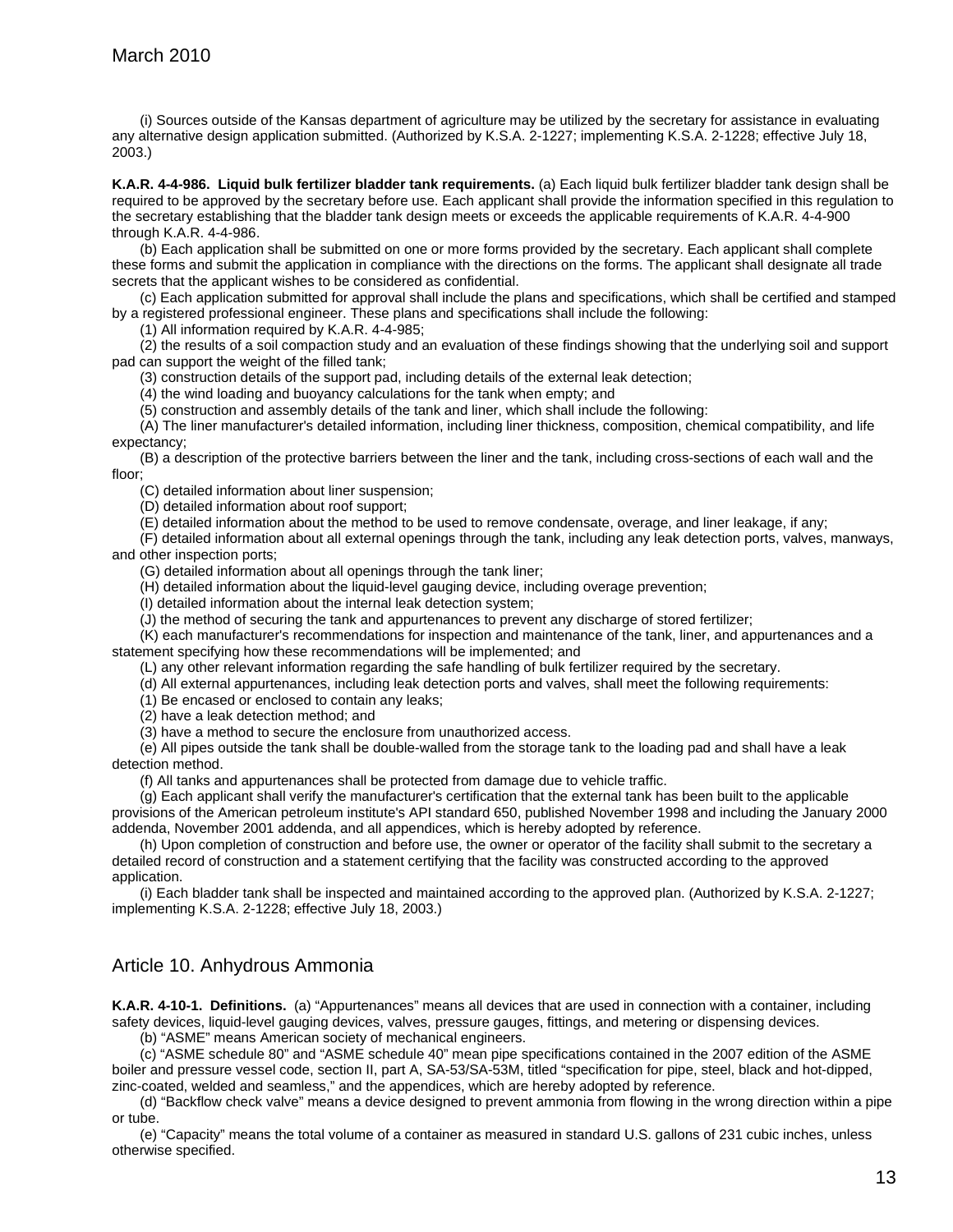(f) "Chemical-splash goggles" and "Splashproof goggles" mean flexible-fitting chemical-protective goggles, with a hooded, indirect ventilation system that provides protection to the eyes and eye sockets from the splash of hazardous liquids. This term shall not include direct vented goggles.

(g) "Code" means the "introduction," the relevant parts of UG-1 through UG-137 titled "part UG: general requirements for all methods of construction and all materials," and parts UF-1 through UF-125 titled "part UF: requirements for pressure vessels fabricated by forging" of section VIII, division 1, of the ASME boiler and pressure vessel code, 2007 edition, which are hereby adopted by reference.

(h) "Container" means any vessel designed to hold anhydrous ammonia that is used for the storage, transportation, or application of anhydrous ammonia. This definition shall not apply to any refrigerated vessel with a design pressure of less than 15 psig.

(i) "Data plate" means a piece of noncorroding metal permanently attached by the manufacturer to the surface of a container that has been designed and constructed in accordance with paragraph UG-116 of section VIII, division 1 of the ASME code, 2007 edition, which is adopted by reference in subsection (g).

(j) "Densely populated area" means any location with either one or more multifamily housing units or eight or more singlefamily dwellings located within a quarter section.

(k) "Designed pressure" means maximum allowable working pressure.

(l) "Emergency shutoff valve" means a valve that stops the flow of product by spring closure, gravity, or pressure and can be activated by an outside means including a cable pull, hose pull, air assists, electrical closure, or back pressure. The emergency shutoff valve shall be placed in the liquid line internally or externally to the container. If an external valve is used, the valve shall be after the manual shutoff valve but as close to the opening of the container as possible. The emergency shutoff valve shall work properly from a remote location or when activated at the valve.

(m) "Excess-flow valve" means a device placed in a line that is designed to close when the flow of vapor or liquid flowing through the line exceeds the amount for which the valve is rated.

(n) "Filling density" means the percent ratio of the weight of gas in a container to the weight of water that the container will hold at 60°F.

(o) "Implement of husbandry" means a farm wagon-type vehicle or application unit that has an anhydrous ammonia container mounted on it and that is used for transporting anhydrous ammonia from a source of supply to farms or fields or from one farm or field to another.

(p)"Mobile container" means any container that is not installed as a permanent storage container.

(q) "National board inspector" is a person who holds a valid national board commission from the national board of boiler and pressure vessel inspectors and has fulfilled the national board commission requirements as specified in section VIII of the ASME code, 2007 edition.

(r) "NIOSH" means the national institute for occupational safety and health.

(s) "Non-code welding" means welding that does not comply with parts UW-1 through UW-65 of the ASME boiler and pressure vessel code, section VIII, division 1, titled "part UW: requirements for pressure vessels fabricated by welding," 2007 edition, which is hereby adopted by reference.

(t) "PSIG" means pounds per square inch gauge pressure.

(u) "Permanent storage container" means a stationary container having a volume of at least 3,000 water gallons.

(v) "Permanent storage facility" means a site that includes one or more permanent storage containers and their connections and appurtenances.

(w) "Pressure-relief valve" means a device designed to open to relieve pressure above a specified value to prevent an increase in internal fluid or vapor and to close once acceptable pressure conditions have been restored.

(x) "Proof-of-inspection seal" and "current KDA-issued proof-of-inspection seal" mean the decal applied to a permanent system following a successful KDA inspection, which shall occur once per calendar year. The seal is current until it expires on December 31 of the year following the inspection.

(y) "Public assembly area" means any building or structure established to accommodate groups of people for commercial, civic, political, religious, recreational, educational, or similar purposes. This term shall include buildings or structures used for medical care, including hospitals, assisted care facilities, and prisons.

(z) "Reactor unit" means equipment that utilizes anhydrous ammonia to manufacture liquid fertilizer.

(aa) "Respirator" means an air-purifying device with a full face-piece that has been approved by NIOSH under the provisions of 30 CFR Part II, Subpart I [13], dated July 1, 2009, for use in an ammonia-contaminated atmosphere, in compliance with 29 CFR 1910.134, dated July 1, 2009.

(bb) "System" means an assembly of one or more containers, pipes, pumps, and appurtenances used for the storage, transfer, transportation, or application of anhydrous ammonia, which may be permanent or mobile. This definition shall not apply to interstate anhydrous ammonia pipelines.

(cc) "USDOT" and "D.O.T." mean United States department of transportation. (Authorized by and implementing K.S.A. 2- 1212; effective Jan. 1, 1966; amended Jan. 1, 1971; amended Jan. 1, 1973; amended May 1, 1986; amended, T-87-9, May 1, 1986; amended May 1, 1987; amended May 1, 1988; amended Jan. 25, 1993; amended March 12, 2010.)

**K.A.R. 4-10-1a. Prohibited acts.** It shall be a violation to perform any of the following: (a) Install, relocate, modify, repair, or use any system or equipment for storing, reacting, transferring, transporting, applying, or dispersing by any other means anhydrous ammonia unless the system, permanent storage facility, or equipment is in compliance with this article 10;

(b) except as provided under K.A.R. 4-10-4b(b), transfer anhydrous ammonia into a mobile container unless the container bears a legible manufacturer's data plate or equivalent stamp;

(c) deface the manufacturer's data plate or equivalent stamp;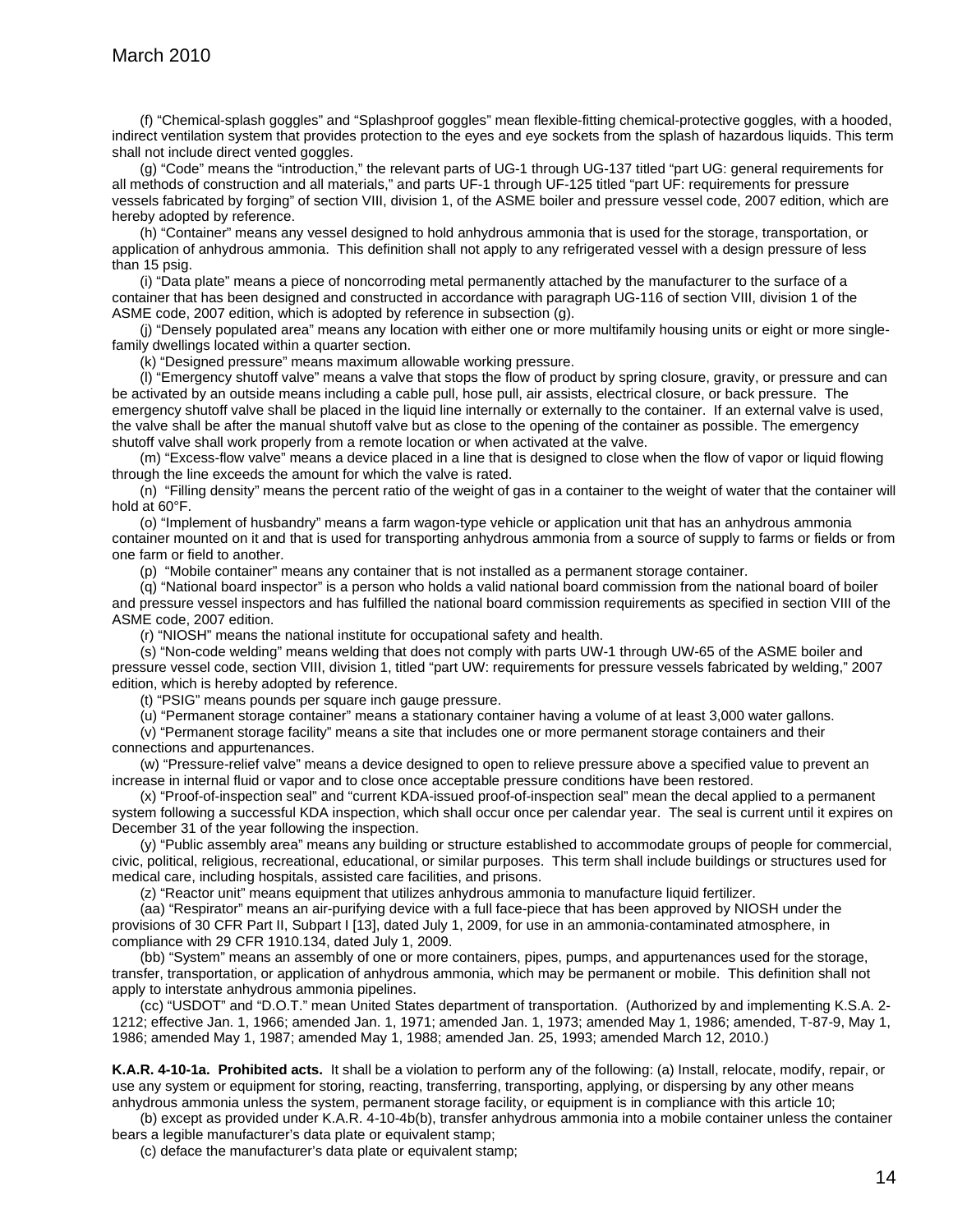(d) transfer any anhydrous ammonia into a container or system having structural damage or any other defect that would prevent the containment of anhydrous ammonia;

(e) transfer anhydrous ammonia into or out of any container without the consent of the owner of each container;

(f) transfer, or permit the transfer of, anhydrous ammonia into a permanent storage container unless the permanent storage container has a current KDA-issued proof-of-inspection seal attached to the respective system;

(g) conduct non-code welding directly on a container or any parts subject to pressure;

(h) fail to report any release of 100 pounds or more of anhydrous ammonia within 48 hours of the release;

(i) conduct a transfer without an attendant present at the transfer site;

(j) transfer anhydrous ammonia into any vessel that does not comply with K.A.R. 4-10-1 through 4-10-16; or

(k) maintain anhydrous ammonia in any vessel that does not meet the requirements of K.A.R. 4-10-1 through 4-10-16. (Authorized by and implementing K.S.A. 2-1212; effective March 12, 2010.)

**K.A.R. 4-10-1b. Reportable events.** The owner or operator of each anhydrous ammonia storage facility or any equipment shall report, to the secretary or the secretary's authorized representative, each accidental or unauthorized release of 100 pounds or more of anhydrous ammonia within 48 hours after the release. Nothing in this regulation shall require the reporting of an intentional release of anhydrous ammonia into the soil during the normal course of application. (Authorized by and implementing K.S.A. 2-1212; effective March 12, 2010.)

**K.A.R. 4-10-2e. Container valves and appurtenances.** (a) Connections to containers shall be limited to liquid-level gauges, emergency shutoff valves, pressure gauges, vapor-relief valves, liquid lines, vapor lines, and thermometers.

(b) Each vapor line and liquid line shall have a manually operated shutoff valve located as close to the container as practical.

(c) On or before July 1, 2012, each permanent storage container shall be equipped with an emergency shutoff valve that meets the requirements of K.A.R. 4-10-1 (l).

(d) No metal part or component of a system that is normally in contact with anhydrous ammonia shall be made of a metal that is incompatible with anhydrous ammonia, including galvanized metal, cast iron, zinc, copper, and brass.

(e) Openings from the container or through fittings that are not larger than a no. 54 drill size opening shall not be required to be equipped with an excess flow valve.

(f) Each valve and appurtenance shall be suitable for use with anhydrous ammonia and designed for not less than the maximum pressure to which the valve and appurtenance will be subjected. Each valve that could be subjected to container pressures shall have a rated working pressure of at least 250 psig.

(g) (1) Each vapor or liquid line greater than a no. 54 drill size opening shall be equipped with an excess flow valve that closes automatically at the rated flows of vapor or liquid specified by the manufacturer.

(2) The connections, lines, valves, and fittings protected by one or more excess flow valves shall have a greater capacity than the rated flow of the excess flow valves so that the valves will close in case of failure at any point in the lines or fittings. (h) Each liquid connection used to fill a permanent storage container shall be fitted with a backflow check valve.

(i) (1) All piping, tubing, and fittings subjected to container pressure shall be made of materials specified for use with anhydrous ammonia and shall be designed for a minimum working pressure of 250 psig.

(2) All piping, tubing, and metering or dispensing devices shall be securely mounted and protected against damage.

(3) Threaded joints may be used only with seamless black steel pipe that meets or exceeds ASME schedule 80 specifications. Black steel pipe that meets or exceeds ASME schedule 40 specifications with at least 800 psig minimum bursting pressure may be used if pipe joints are welded or joined by means of welding type flanges. Pipe joint compounds used shall be resistant to ammonia.

(4) Each flexible connection shall have a bursting pressure of at least 1,000 psig. (Authorized by and implementing K.S.A. 2-1212; effective May 1, 1987; amended March 12, 2010.)

**K.A.R. 4-10-4a. Containers.** (a) Each container shall be constructed and tested in accordance with the code and shall have a minimum design pressure of 250 psig.

(b) Subsection (a) shall not prohibit the continued use of permanent storage containers that were constructed and maintained in accordance with Kansas statutes and regulations in effect before the effective date of this regulation.

(c) Each permanent storage container shall be inspected according to K.S.A. 44-913 et seq., and amendments thereto, by the Kansas department of labor, division of industrial safety and health upon initial installation and relocation.

(d) (1) Each permanent storage container that has sustained structural damage shall be inspected and approved for use by the Kansas department of labor, division of industrial safety and health.

(2) Each mobile container that has sustained any structural damage shall be inspected and approved for use by a national board inspector.

(3) Structural damage shall include evidence of any of the following:

(A) Corrosion;

(B) any indentation or abrasion that meets any of the following conditions:

(i) Is over one-half inch deep and includes a weld;

 $(iii)$  is deeper than  $1/10<sup>th</sup>$  of the greatest length of the dent but does not include a weld; or

(iii) is deeper than one inch;

(C) stretching;

(D) cracking;

(E) faulty welds;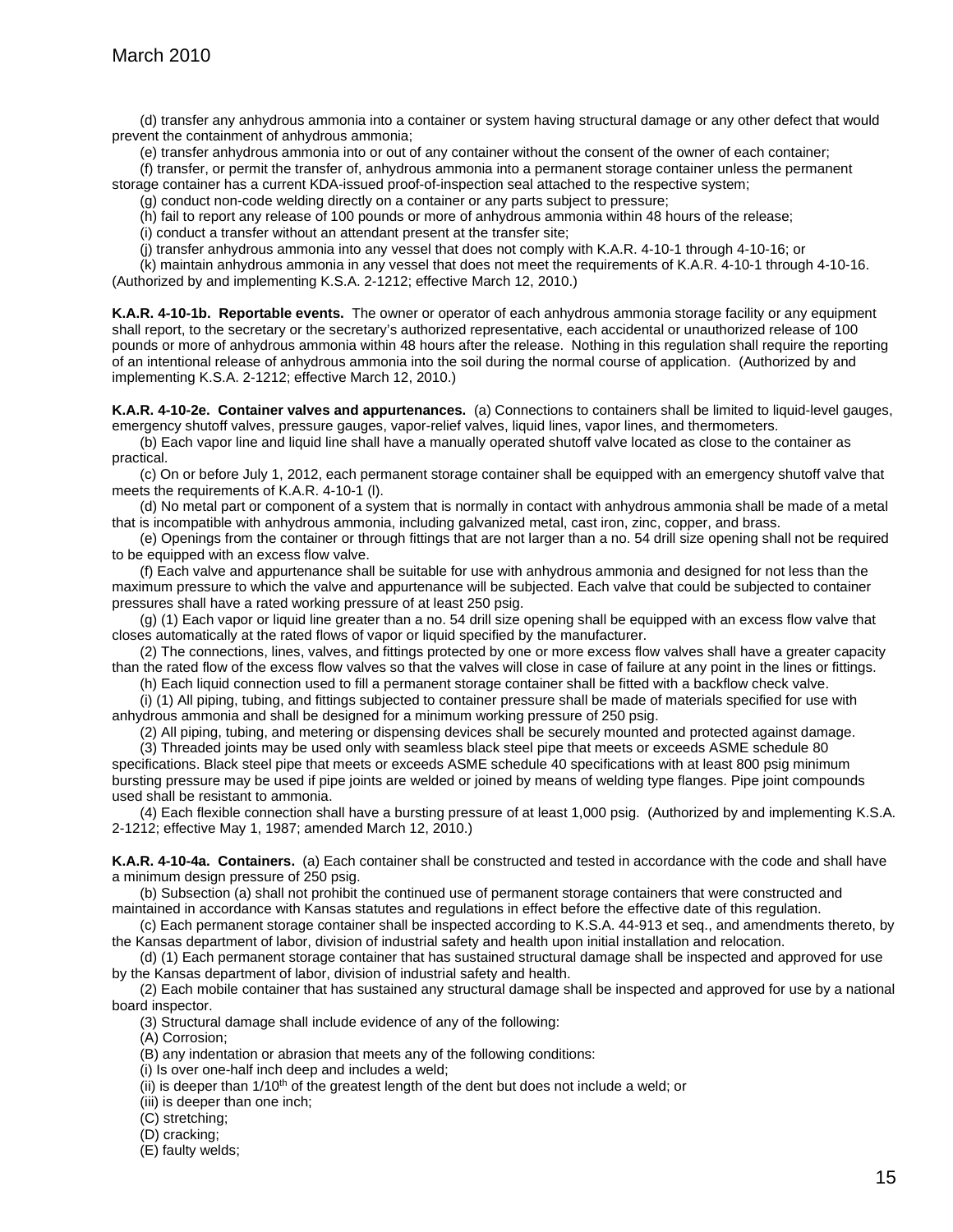(F) non-code welding;

(G) faulty couplings; or

(H) any other similar condition.

(e) All repairs and alterations of permanent and mobile containers shall meet the requirements of the code and shall be performed by a person or company that has a current certificate of authorization from the national board of boiler and pressure vessel inspections.

(f) Non-code welding shall be performed only on saddles or brackets that are not within the pressure-retaining boundaries of the container.

(g) All records of inspections and welding on the container shall meet the following requirements:

(1) Be maintained by the owner of the container;

(2) be made available to the secretary upon request; and

(3) be transferred with change of ownership of the container.(Authorized by and implementing K.S.A. 2-1212; effective March 12, 2010.)

**K.A.R. 4-10-4b. Markings on containers and systems.** (a) Except as provided by K.A.R. 4-10-4a(b) and 4-10-4b(b), each container shall have a data plate, or manufacturer's equivalent stamping, that is permanently attached to the container in a location that is both legible and readily accessible for inspection.

(b) A mobile container that does not have a legible data plate or equivalent stamping may be allowed for ammonia use only if the container is properly tested, registered, and marked under USDOT exemption # DOT-SP13554.

(c) Each shutoff valve within a system shall be identified to show whether the valve is in liquid or vapor service. The method of identification may be by color code or by use of the word "vapor" or "liquid" placed within 12 inches of the valve by means of a stencil, tag, or decal.

(d) All container surfaces shall be maintained to avoid deterioration. Surfaces that require paint shall be painted white.

(e) Each permanent storage container or group of permanent storage containers shall be marked with the following:

(1) Letters at least four inches high, on at least two sides, with the words "CAUTION AMMONIA" or "ANHYDROUS AMMONIA," in a color that contrasts with the color of the container; and

(2) a national fire protection association diamond for anhydrous ammonia placed in a location that would be readily visible to emergency responders.

(f) Each mobile container shall be marked with the following, using a color that contrasts with the color of the container and letters at least two inches high:

(1) The words "ANHYDROUS AMMONIA" or "Anhydrous Ammonia" on both sides and on the rear of the container; and

(2) the words "INHALATION HAZARD" or "Inhalation Hazard" on two opposing sides of the container.

(g) In addition to the markings required in subsection (f), the following information shall appear on each implement of husbandry:

(1) The owner's name;

(2) the address of the owner's place of business;

(3) a telephone number to be contacted in case of an emergency;

(4) an alphabetical or numerical identification symbol; and

(5) a decal containing the following information:

(A) "CAUTION ANHYDROUS AMMONIA (UNDER PRESSURE) READ CAREFULLY";

(B) "Keep away from pop-off valve marked ↑. This is a safety device and shall not be tampered with or adjusted";

(C) "Stand upwind when working around equipment";

(D) "Wear goggles and rubber gloves when transferring product and bleeding hoses";

(E) "Do not fill tank in excess of 85% full";

(F) "Never place any part of body in line with valve or hose openings. Use extreme care in handling hoses. Never lift a hose by the valve wheel";

(G) "Slowly bleed hoses after transferring product";

(H) "Close valves firmly but do not wrench";

(I) "Do not permit children near this equipment";

(J) "Park equipment away from buildings or any possible fire hazards. Never allow tanks to be subjected to extreme heat";

(K) "Do not attempt any repairs of this equipment. In event of any failure, call your dealer immediately"; and

(L) "Do not operate this equipment until you have received instructions from your dealer." (Authorized by and implementing K.S.A. 2-1212; effective March 12, 2010.)

**K.A.R. 4-10-4c. Permanent storage facility design and permanent storage container location.** (a) Before installing or relocating a permanent storage container or permanent storage facility, the owner may submit to the secretary a detailed diagram of the permanent storage facility for review or request a preliminary site survey to ensure that the proposed site meets the requirements in subsections (c), (d), (e), and (f).

(b) The name of the permanent storage facility and the telephone number to be contacted in case of an emergency shall be posted and be legible from each facility entrance using letters at least two inches high.

(c) No permanent storage container shall be located inside an enclosed structure unless the structure is specifically constructed for this purpose.

(d) The nearest edge of the nearest permanent storage container shall be located at a distance meeting the following conditions:

(1) At least 50 feet from the edge of any property not owned or leased by the permanent storage facility;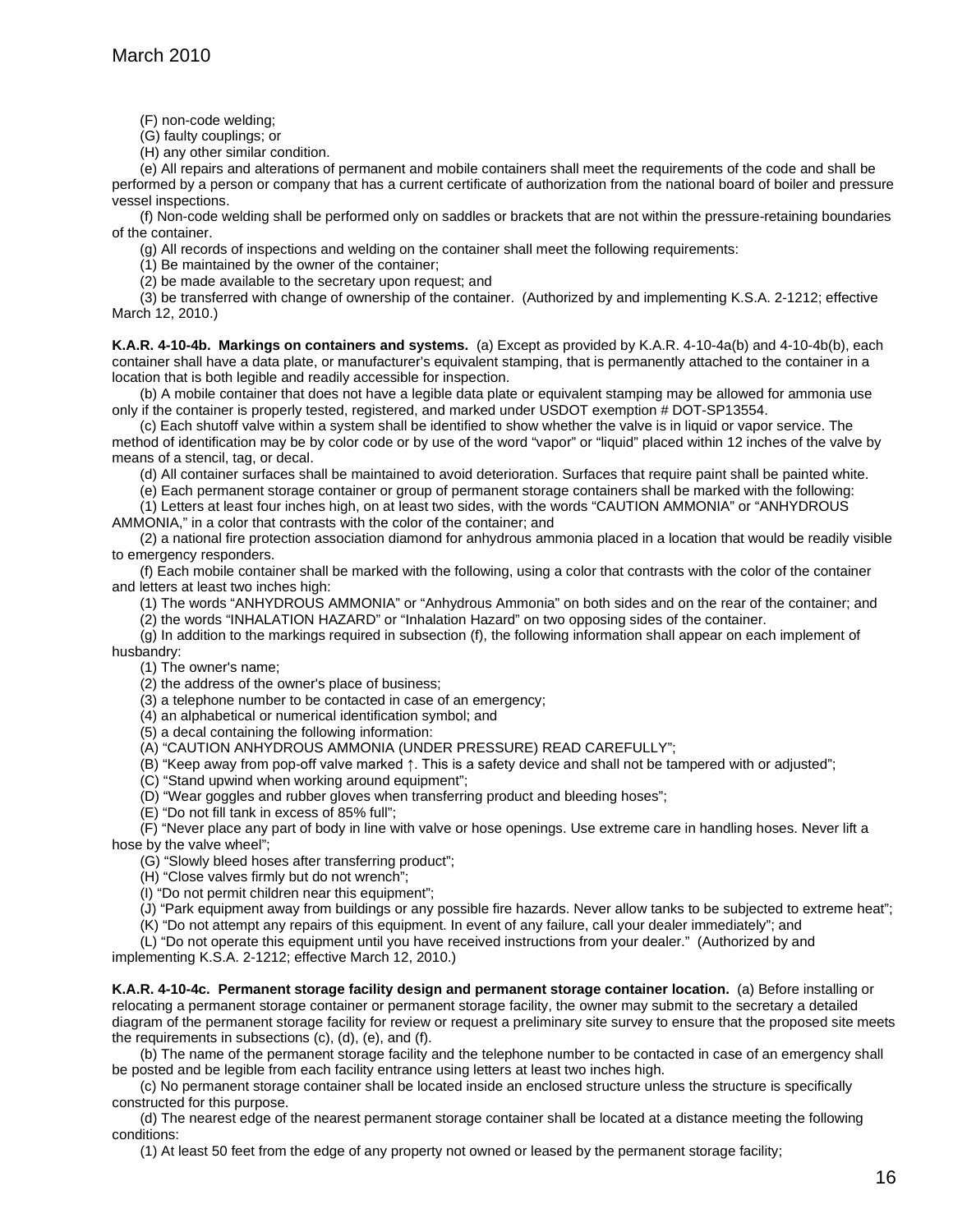(2) at least 50 feet from a well or other point of diversion used as a source of drinking water;

(3) at least 50 feet from storage locations of flammables or explosives;

(4) at least 1,000 feet from the area accessible to the public of any public assembly area, as defined in K.A.R. 4-10-1; and (5) not on or less than 100 feet from the surface of a public roadway.

(e) The site of the permanent storage facility shall be located on property of sufficient size to permit traffic in and out of the area and allow adequate access for emergency personnel.

(f) Each new permanent storage container or permanent storage facility shall be located outside of a municipality or other densely populated areas, unless the location has been approved in writing by the appropriate local governing body. The owner or operator of each permanent storage container located in a municipality or densely populated area shall obtain written approval from the appropriate local governing body before relocating the permanent storage facility or installing additional permanent storage containers within the municipality or densely populated area.

(g) (1) Each permanent storage container shall be mounted on either of the following:

(A) A skid assembly with sufficient surface area to properly support the skid-mounted container; or

(B) either reinforced concrete footings and foundations or structural steel supports mounted on reinforced concrete foundations. The reinforced concrete foundations or footings shall extend below the established frost line and shall be constructed to support the total weight of the containers and their contents. If the container is equipped with bottom withdrawal, the container's foundation shall maintain the lowest point of the container at not less than 18 inches above ground level.

(2) Each container shall be mounted on its foundation in a manner that permits expansion and contraction. Each container shall be adequately supported so as to prevent the concentration of excessive loads on the supporting portion of the shell. Corrosion prevention measures shall be utilized on any portion of the container that is in contact with either the foundation or saddles.

(3) Each container shall be securely anchored.

(h) All appurtances to any permanent storage container shall be protected from tampering and mechanical damage, including damage from vehicles. Each manually controlled valve that, if open, would allow ammonia to be transferred or released, shall be kept locked when unattended and during nonbusiness hours. (Authorized by and implementing K.S.A. 2- 1212; effective March 12, 2010.)

**K.A.R. 4-10-4d. Pressure-relief valves.** (a) Each container or system of containers shall have liquid and vapor pressurerelief valves to prevent pressure build-up in any portion of the system. Each pressure-relief valve shall be manufactured for use with anhydrous ammonia and be installed, maintained, and replaced according to the manufacturer's instructions.

(b) Each vapor-relief valve shall be set to indicate discharge at a pressure of not less than 95 percent, and not more than 100 percent, of the design pressure of the container to which the vapor-relief valve is attached. Each vapor-relief valve shall be constructed to completely discharge before the pressure exceeds 120 percent of the design pressure of the container to which the vapor-relief valve is attached.

(c) Pressure-relief valves shall not exhaust within or beneath any building or other confined area.

(d) Each pressure-relief valve discharge opening shall have a suitable rain cap or other device that allows free discharge of the vapor and prevents the entrance of water.

(e) Each pressure-relief valve shall be replaced if the valve meets any of the following conditions:

(1) Fails to meet applicable requirements;

(2) shows evidence of damage, corrosion, or foreign matter; and

(3) does not have functional weep holes that permit moisture to escape.

(f) The discharge from each pressure-relief valve shall be vented according to one of the following:

(1) For vapor-relief valves, upward and away from where people could be located. The discharge shall flow in an unobstructed manner into the open air from a height of at least seven feet above the working area;

(2) for liquid-relief valves, downward with the opening positioned between six and 18 inches from the ground; or

(3) in any other manner that has been approved by the secretary or an authorized representative of the secretary.

(g) (1) Vent pipes or tubing used to channel releases from pressure-relief valves shall not be restricted or smaller in size than the pressure-relief valve outlet connection.

(2) Vent pipes may be connected and channeled into a common header if the cross-sectional area of the header is at least equal to the sum of the cross-sectional areas of each of the individual vent pipes.

(3) Unless a vent is directed toward the ground and rain will not be able to enter, each pressure-relief valve discharge opening shall have a rain cap.

(4) If moisture accumulation could occur in a vent, suitable provision shall be made to drain the moisture from the vent. (Authorized by and implementing K.S.A. 2-1212; effective March 12, 2010.)

**K.A.R. 4-10-4e. Hose specifications.** (a) Each hose with a diameter of at least 1/2 inch used in ammonia service and subject to container pressure shall withstand at least 350 psig and shall have the following information etched, cast, or impressed in a legible format at intervals not to exceed five feet along the hose surface:

(1) The phrase "Anhydrous Ammonia";

(2) the maximum working pressure of the hose; and

(3) the date the hose is to be removed from service.

(b) Each hose shall meet or exceed ASME schedule 80 specifications and have factory-installed ends designed for use with anhydrous ammonia.

(c) Each hose shall be replaced before or upon the expiration of the manufacturer's removal date.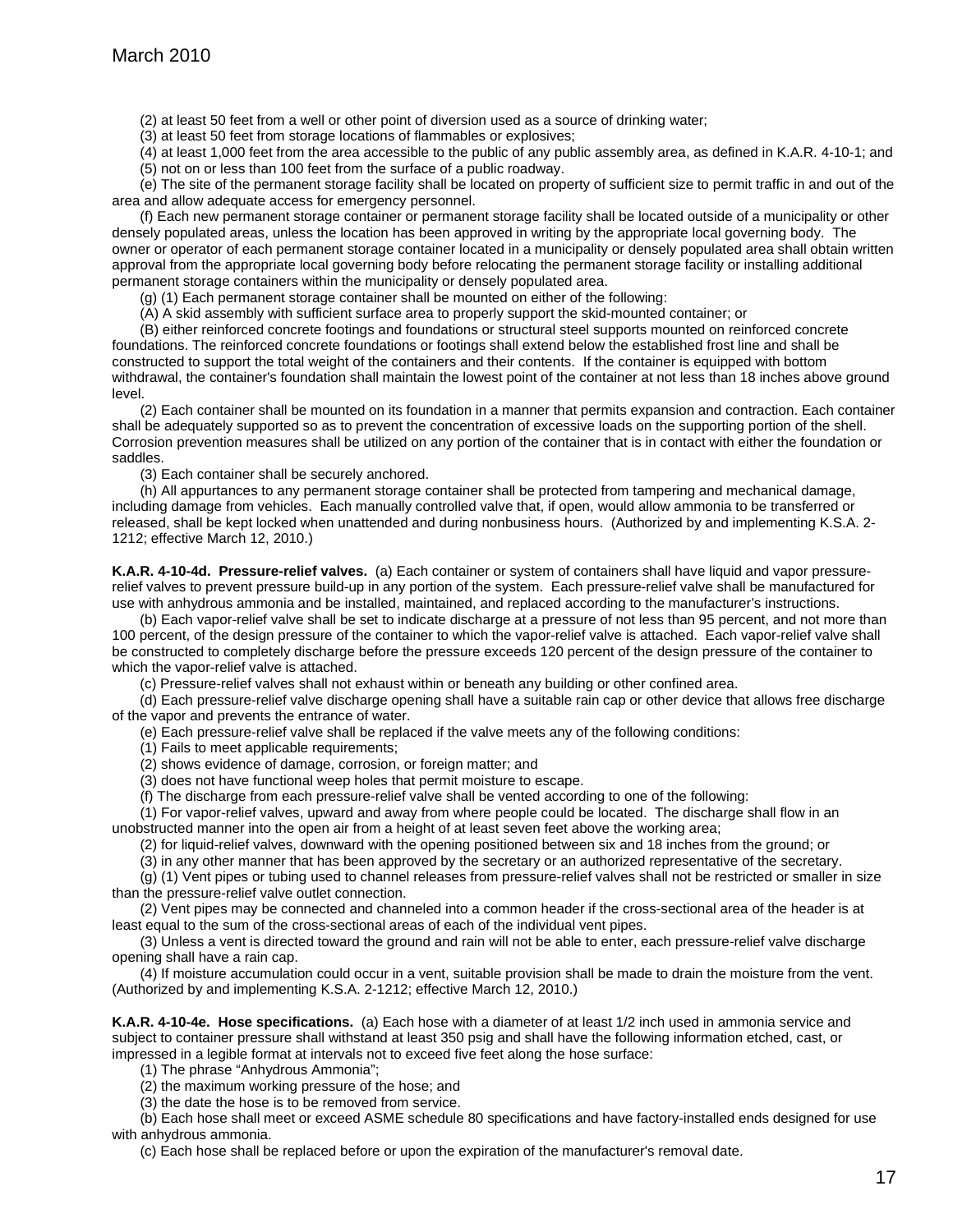(d) A hose shall be removed from service if a visual examination reveals any of the following:

(1) Illegibility of any of the markings required in subsection (a);

(2) cuts exposing reinforcing fabric;

(3) soft spots or bulges in the hose;

(4) a blistering or loose outer covering;

(5) kinking or flattening;

(6) stretch marks;

(7) slippage at any coupling; or

(8) any other damage that could compromise the integrity of the safe use of the hose. (Authorized by and implementing K.S.A. 2-1212; effective March 12, 2010.)

**K.A.R. 4-10-4f. Gauging devices.** (a) Each container, except any container filled by weight, shall be equipped with a liquidlevel gauging device designed for use with anhydrous ammonia and installed according to the manufacturer's instructions.

(b) Each gauging device shall be arranged so that the maximum liquid level to which the container may be filled is readily determinable.

(c) Each container shall be equipped with a fully operational pressure-indicating gauge with a dial graduated from 0-400 psig.

(d) Each gauging device shall have a design pressure at least equal to the design pressure of the container on which the device is used.

(e) Each device used to weigh or measure anhydrous ammonia shall meet all of the requirements of weighing and measuring devices in K.S.A. 83-201 et seq., and amendments thereto, and any implementing regulations adopted by the secretary. (Authorized by and implementing K.S.A. 2-1212; effective March 12, 2010.)

**K.A.R. 4-10-5. Tank trucks, semitrailers and trailers for transportation of anhydrous ammonia.** Each tank truck, semitrailer, and trailer, except implements of husbandry, used for the transportation of anhydrous ammonia shall meet the following requirements: (a) Design pressure of containers.

(1) Each container shall be constructed in accordance with K.A.R. 4-10-2b and shall have a minimum design pressure of 250 psig.

(2) The shell or head thickness of each container shall not be less than  $\frac{3}{16}$  of an inch.

(3) Baffles shall not be required for any cargo tank that is designed so that the container is loaded to capacity and discharged at one unloading point. All other containers having a capacity in excess of 500 gallons shall be equipped with suitable, semirigid baffle plates.

(4) Except for safety relief valves, liquid level gauging devices, and pressure gauges, all container openings shall be labeled to designate whether they communicate with liquid or vapor space. Labels may be located on valves.

(b) Mounting containers on truck.

(1) The container shall be attached to the cradle, frame, or chassis of a vehicle in a manner designed to withstand, in any direction, that amount of static loading equal to twice the weight of the container when filled and its attachments. The safety factor used shall be not less than four and shall be based on the ultimate strength of the material to be used.

(2) "Hold-down" devices, when used, shall anchor the container to the cradle, frame, or chassis in a suitable and safe manner that will not introduce an undue concentration of stresses.

(3) If any vehicle is designed and constructed so that cargo tanks constitute, in whole or in part, the stress member used in lieu of a frame, the cargo tanks shall be designed to withstand the stresses thereby imposed.

(4) All connections, including any hose installed in the bottom of a container, shall not be lower than the lowest horizontal edge of the trailer axle.

(5) While in transit, both ends of each transfer hose shall be secured.

(6) If the cradle and the container are not welded together, a suitable material shall be used between them to eliminate metal-to-metal friction.

(c) Container valves and appurtenances.

(1) Each container shall be equipped with a fixed liquid level gauge.

(2) Each container shall be equipped with a fully operational pressure-indicating gauge that has a dial graduated from 0- 400 psi.

(3) Nonrecessed container fittings and appurtenances shall be protected against damage.

(4) Filling connections shall be provided with approved automatic valves to prevent backflow whenever the filling connection is broken.

(5) Except for safety relief valves and those connections specifically exempted by K.A.R. 4-10-2e(b) and K.A.R. 4-10- 2e(d), all connections to containers shall be provided with approved excess-flow valves.

(6) All containers shall be equipped with an approved vapor return valve.

(d) Safety devices.

(1) The discharge from each safety relief valve shall be directed upward and away from the container and shall flow in an unobstructed manner into the atmosphere. Loosely fitting rain caps shall be used.

(2) Each unloading line shall be provided with an excess-flow valve at the point where the hose leaves the truck.

(e) Marking of containers. Each side and the rear of every container shall be conspicuously and legibly marked on a background of sharply contrasting color with the words "anhydrous ammonia" in letters at least four inches high and shall be placarded in compliance with applicable D.O.T. regulations.

(f) Piping, tubing, and fittings.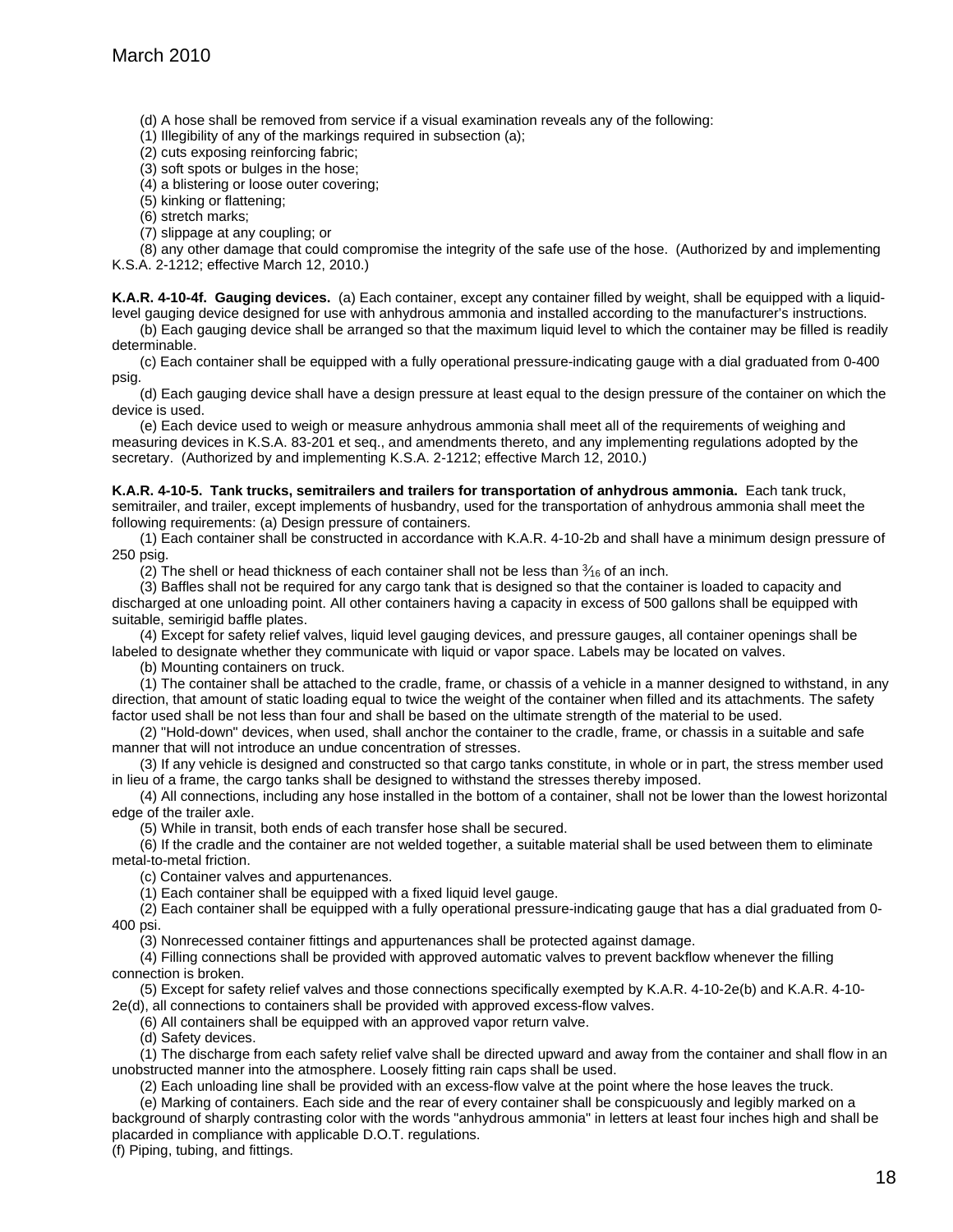(1) All piping, tubing, and metering or dispensing devices shall be securely mounted and shall be protected against damage.

(2) Threaded pipe shall be extra heavy and comply with ASME schedule 80. Standard weight pipe that complies with ASME schedule 40 may be used if the joints are welded.

(g) Electrical equipment and lighting. Tank trucks, tank trailers, and tank semitrailers shall not be equipped with any artificial light other than electric light. Electric lighting circuits shall have suitable overcurrent protection.

(h) Trailers and semitrailers.

(1) Each trailer or semitrailer shall be equipped with a reliable system of brakes that comply with D.O.T. regulations.

(2) Each trailer or semitrailer shall have lights that comply with D.O.T. regulations.

(i) Safety equipment. All tank trucks, trailers, and semitrailers shall be equipped with the following:

(1) An approved gas mask that has current ammonia canisters having intact seals and that covers the entire face;

(2) one pair of rubber or suitable plastic protective gloves;

(3) one pair of rubber or suitable plastic protective boots;

(4) one rubber or suitable plastic protective slicker, or rubber or suitable plastic protective rain suit, or both;

(5) a pair of flexible-fitting, splash-proof goggles; and

(6) a container of not less than five gallons of clean water.

(j) Transfer of liquids.

(1) Each container shall be loaded by any of the following:

(A) Weight;

(B) a suitable liquid level gauging device; or

(C) a suitable meter.

(2) Pumps or compressors designed and installed in accordance with K.A.R. 4-10-2(j) and properly protected against physical damage may be mounted on ammonia tank trucks and trailers.

(k) Protection against collision. Each end-fitted tank truck and each semitrailer shall be provided with properly attached steel bumpers or a chassis extension to protect the tank, piping, valves, and fittings in case of collision.

(l) Conversion from other service to anhydrous ammonia. Tanks used for the transporting or storage of materials other than anhydrous ammonia shall be emptied of the material previously hauled, and the pressure in the tank shall be reduced to atmospheric pressure. If the material previously hauled in the container will be harmful to the anhydrous ammonia, then the tank shall be purged before being placed in anhydrous ammonia service, and all appurtenances shall be changed to comply with these regulations.

(m) Mobile containers. Except for tank trucks and semitrailers that comply with K.A.R. 4-10-5a, mobile containers shall be unloaded only at approved locations.

(n) Parking. Except in emergencies, tank trucks, semitrailers, or trailers transporting anhydrous ammonia shall not be parked in cities or in densely populated areas.

(o) Conversion of tanks from anhydrous ammonia to other service. Tanks used for the transportation of anhydrous ammonia shall be emptied and purged. Ammonia vapor shall be vented into an adequate portable supply of water and not into the atmosphere. An adequate supply of water shall be deemed to be five gallons of water per each one gallon of liquid ammonia. The aqueous ammonia solution resulting from the purging process shall be disposed of properly. (Authorized by and implementing K.S.A. 2-1212; effective Jan. 1, 1966; amended Jan. 1, 1971; amended Jan. 1, 1973; amended May 1, 1986; amended, T-87-9, May 1, 1986; amended May 1, 1987; amended May 1, 1988; amended April 13, 2001.)

**K.A.R. 4-10-5a. Tank trucks and semitrailers used for transport for infield delivery.** Tank trucks and semitrailers used to transport anhydrous ammonia may be used to fill an implement of husbandry with a capacity of 20,000 pounds or more. These trucks and semitrailers shall be exempt from the requirements in K.A.R. 4-10-6b if the following requirements are met: (a) The tank truck or the semitrailer transferring the anhydrous ammonia or the implement of husbandry shall carry at least 100 gallons of water for whole-person rinsing if exposure to anhydrous ammonia occurs.

(1) The water shall be clearly identified for safety use and be readily accessible.

(2) The water shall be visibly clean, free of debris, and maintained in a liquid state.

(b) When an implement of husbandry is being loaded, at least 100 gallons of water shall be present at the delivery site for the venting of anhydrous ammonia and shall be used in accordance with K.A.R. 4-10-6a(k). This water shall be separate from the water specified in subsection (a) and shall be maintained in a liquid state.

(c) Any tank truck, semitrailer, and implement of husbandry subject to this regulation may be inspected by the department of agriculture.

(d) Each tank truck, semitrailer, and implement of husbandry subject to this regulation shall meet all requirements of this regulation before loading, transporting, or off-loading anhydrous ammonia.

(e) During the transfer of anhydrous ammonia, the nearest edge of the nearest vehicle, tank, and hose involved with the transfer shall be located according to the following:

(1) At least 50 feet from the edge of any property not owned or leased by the owner or operator of the permanent storage facility;

(2) at least 50 feet from any well or other point of diversion used as a source of drinking water;

(3) at least 50 feet from storage locations of flammables or explosives;

(4) at least 500 feet from the area accessible to the public within any public assembly area as defined in K.A.R. 4-10-1; and

(5) at least 50 feet from the surface of a public roadway. (Authorized by and implementing K.S.A. 2-1212; effective April 13, 2001; amended March 12, 2010.)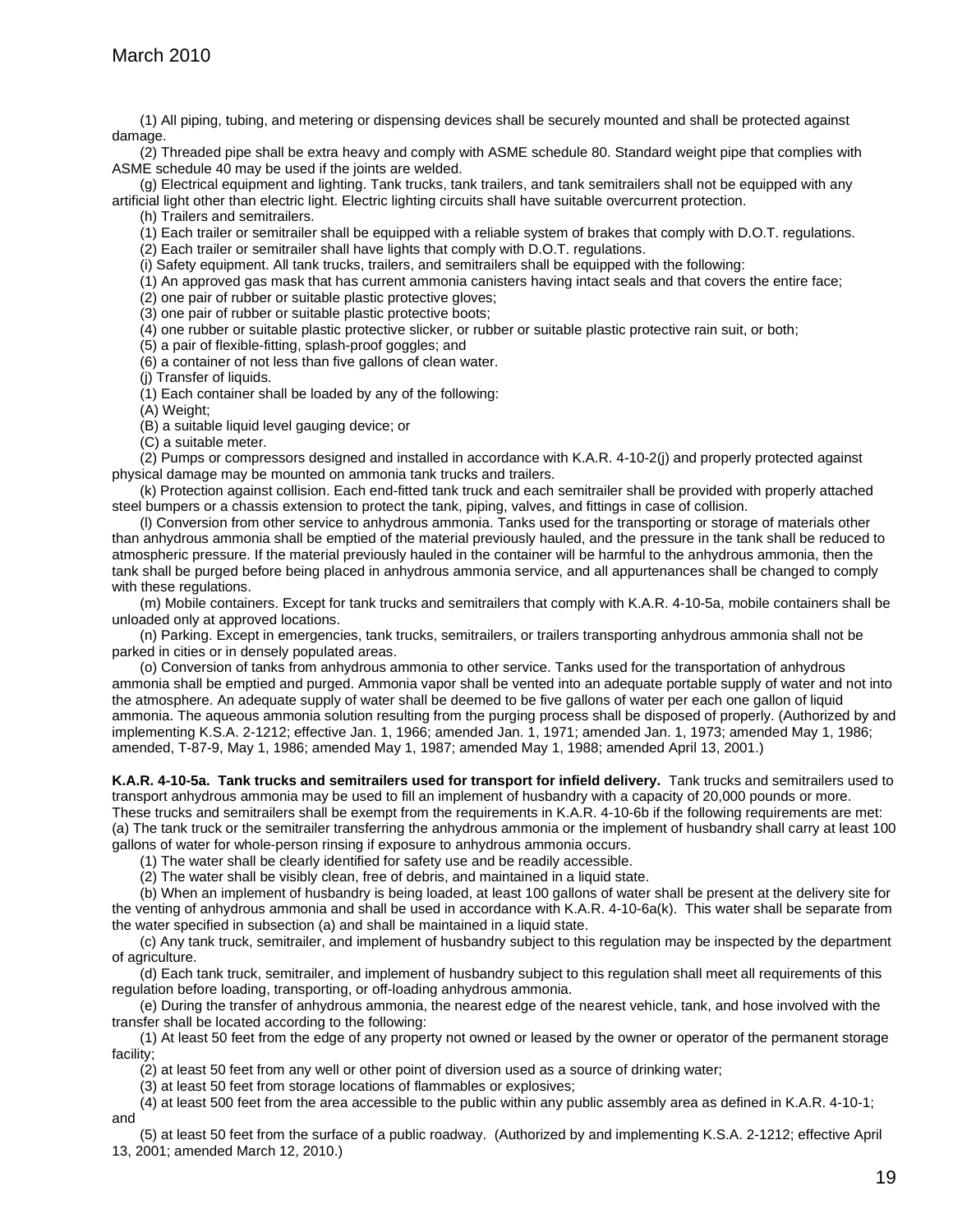**K.A.R. 4-10-6a. Transfers.** (a) Transfer to a permanent storage container shall be made only to a system displaying a current KDA-issued proof-of-inspection seal.

(b) Each container filled according to liquid level by any gauging method, other than a 85 percent fixed-length dip tube gauge, shall have a thermometer well and functional thermometer so that the internal liquid temperature can be easily determined and the amount of liquid in the container can be easily corrected to the volume the liquid would occupy at 60° F.

(c) A transfer shall not exceed one of the following:

(1) 85 percent of the container's capacity by volume; or

(2) 56 percent filling density for permanent storage containers or 54 percent filling density for implements of husbandry.

(d) The amount of anhydrous ammonia transferred shall be measured by one of the following:

(1) Weight;

(2) a liquid-level gauging device; or

(3) a flowmeter.

(e) Flammable gases, or gases that will react with anhydrous ammonia including air, shall not be used to transfer anhydrous ammonia.

(f) At least one attendant shall be present to monitor and control each transfer of anhydrous ammonia.

(g) Loading and unloading systems shall be protected to prevent a release if the transfer hose is severed.

(h) Each transfer shall occur only in the open air unless the transfer occurs within a structure specifically constructed for that purpose.

(i) (1) Only pumps and compressors designed for use with anhydrous ammonia shall be used.

(2) Liquid pumps and vapor compressors shall be designed for 250 psig working pressure.

(3) The pressure-actuated bypass valve and return piping shall be installed in accordance with the pump manufacturer's instructions.

(4) Each vapor compressor and liquid pump shall have an operational pressure gauge graduated from 0-400 psig at the inlet and at the outlet.

(5) Shutoff valves shall be installed within three feet of the inlet of a liquid pump and within two feet of the discharge. With vapor compressors, the shutoff valves shall be located as close as is practical to the compressor connections.

(j) The piping used to transfer anhydrous ammonia from a tractor trailer or railroad tank car into a permanent storage container shall be equipped with an excess flow valve and backflow pressure valve, which shall be located as close as practical to where the piping connects with the transfer hose.

(k) (1) During the removal of anhydrous ammonia from a transfer hose, the anhydrous ammonia shall be vented into an adequate supply of water.

(2) For purposes of this regulation, an adequate supply of water shall mean at least five gallons of nonammoniated water for each gallon of liquid ammonia or fraction of a gallon that could be contained in the hose. (Authorized by and implementing K.S.A. 2-1212; effective March 12, 2010.)

**K.A.R. 4-10-6b. Transfers; tank cars and transport trucks; additional requirements.** In addition to the transfer

requirements in K.A.R. 4-10-6a, each transfer from a tank car or transport truck shall meet the following requirements: (a) Except when loading into implements of husbandry or reactor units, tank cars and transport trucks shall be unloaded

only through a permanently installed loading point and into a permanent storage container.

(b) A sign reading "Stop–Tank Car Connected" shall be displayed at the active end or ends of the siding while the tank car is connected for unloading.

(c) While tank cars are on a side track for unloading, the wheels at both ends shall be blocked on the rails. (Authorized by and implementing K.S.A. 2-1212; effective March 12, 2010.)

**K.A.R. 4-10-7. Implements of husbandry.** In addition to the container requirements in K.A.R. 4-10-2e, 4-10-4a, 4-10-4b, 4- 10-4d through 4-10-4f, and 4-10-6a, each system that is mounted on an implement of husbandry and is used for the transport of anhydrous ammonia shall meet the following requirements:

(a)(1) A stop or stops shall be attached to either the vehicle or the container to prevent the container from being dislodged from its mounting if the vehicle stops suddenly.

(2) A hold-down device shall anchor the container to the vehicle at one or more places on each side of the container.

(3) Each container mounted on a four-wheel trailer shall have the container's weight distributed evenly over both axles.

(4) If the cradle and the tank are not welded together, material shall be used between the cradle and the tank to eliminate metal-to-metal friction.

(b)(1) Each connection and appurtenance shall be protected from physical damage.

(2) A hose and connection installed in the bottom of a container shall not be lower than the lowest horizontal edge of the vehicle axle.

(3) The entire length of each hose shall be secured during transit in a manner that prevents damage to any portion of the hose or to the connections.

(4) When each hose is removed, the fittings shall be capped to prevent the accidental discharge of ammonia.

(c) Each implement of husbandry used for transportation shall meet the following requirements:

(1) Be securely attached to the pulling vehicle by use of a hitch pin or ball of proper size for the weight pulled. The hitch pin or ball shall be supplemented by two welded safety chains. Links of the safety chains shall be made of steel and shall have a breaking strength that exceeds the gross weight of the implement to which the chains are attached;